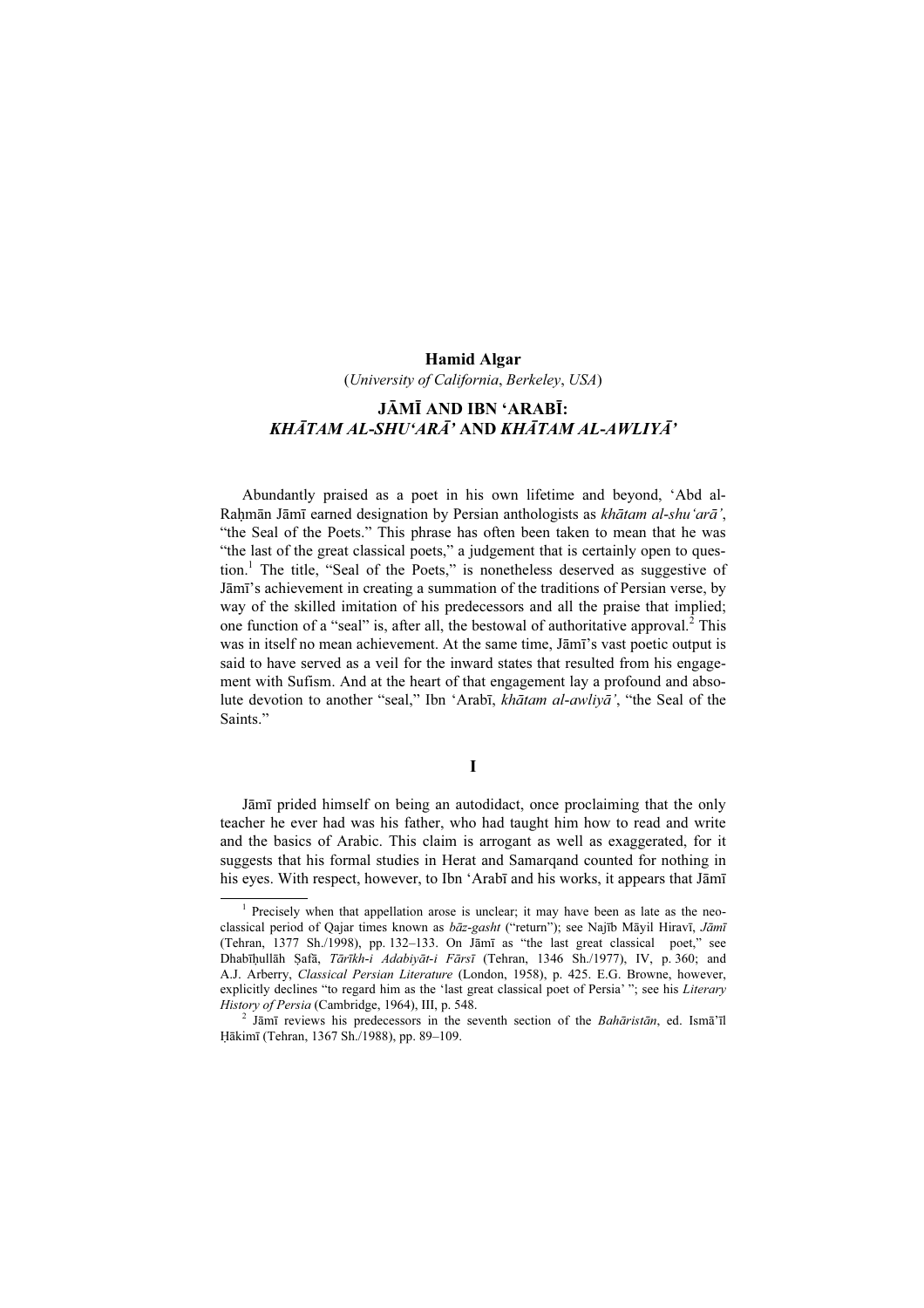was indeed self-taught, driven by personal inclination rather than instruction. His studies first at the Niẓāmiya madrasa in Herat and then at the Madrasa-yi Dilkash in the eastern part of the city were restricted to the sciences of the Arabic language and literature ('ulūm-i 'arabiyyat) and to kalām; his principal instructor in the latter field was Mawlānā Muḥammad Jājarmī, a pupil of Sa'd ad-Dīn Taftāzānī who, far from endorsing the teachings of Ibn 'Arabī, had criticized certain of their aspects. Such was the precocious talent of Jāmī that, it is said, Jājarmī threw up his hands in despair at being unable to benefit so brilliant a student, and Jāmī proceeded to study by himself subjects beyond the *madrasa* curriculum, most importantly the concepts of Ibn 'Arabī.<sup>3</sup>

This was no mean undertaking, even for such a gifted and industrious scholar as Jāmī. According to his own confession, he struggled unsuccessfully for ten or fifteen years to understand correctly certain of Ibn 'Arabī's writings, and for a while even entertained doubts on the key Akbarī concept of waḥdat al-wujūd.<sup>4</sup> When, however, he encountered it in the utterances of Khwāja Muhammad Pārsā (d. 822/1419), he recalls, "my mind was freed from the shackles of anxiety and rushed to embrace this teaching."<sup>5</sup> This trust in Pārsā was due perhaps to the blessings he had received from him as a child when he was passing through Jām on his way to the Hajj in the year of his death. As for the reassuring utterances, they were presumably those Jāmī assembled in a brief treatise entitled Sukhanāni Khwāja Pārsā. 6

Far more substantial guidance was available in the works of Ibn 'Arabī's foremost pupil, Ṣadr ad-Dīn Qunavī (d. 673/1234); Jāmī's disciple, 'Abd al-Ghafūr Lārī (d. 912/1506), reports that once he embarked on their study, matters began to be clarified for him more fully. Again according to Lārī, Jāmī once vowed that "if this gate be opened for me, I will expound the meanings intended by this group [the Sufis of Ibn 'Arabī's school] in such a way that people will easily understand him."

Jāmī's effort to understand Akbarī teachings as a prelude to expounding them was evidently long-lasting and not restricted to textual study, for on more than one recorded occasion he sought enlightenment on the subject from others. Foremost among those he consulted was the pre-eminent Naqshbandī shaykh of the age, Khwāja 'Ubaydullāh Ahrār (d. 895/1490), who resided primarily in Samarqand. Although Ahrār was some twelve years senior to Jāmī, the two men

<sup>&</sup>lt;sup>3</sup> On Jāmī's early life, see Fakhr al-Dīn 'Alī Kāshifī, Rashaḥāt-i 'Ayn al-Ḥayāt, ed. 'Alī Aṣghar Mu'īnīān (Tehran, 2536/1977), I, pp. 235–239. <sup>4</sup>

<sup>&</sup>lt;sup>4</sup> 'Abd al-Vāsi' Nizāmī Bākharzī, Maqāmāt-i Jāmī, ed. Najīb Māyil Hiravī (Tehran, 1371) Sh./1992), p. 90.

<sup>&</sup>lt;sup>5</sup> 'Abd al-Ghafūr Lārī, Takmila-yi Nafaḥāt al-Uns, ed. Bashīr Hiravī (Kabul, 1343 Sh./1964), p. 17.

Text in "Quelques Traités Naqshbandīs," ed. Marijan Molé, Farhang-i Īrān-Zamīn, 6 (1958), pp. 294-303.

 $^7$  Lārī, *Takmila-yi Nafaḥāt al-Uns*, p. 17.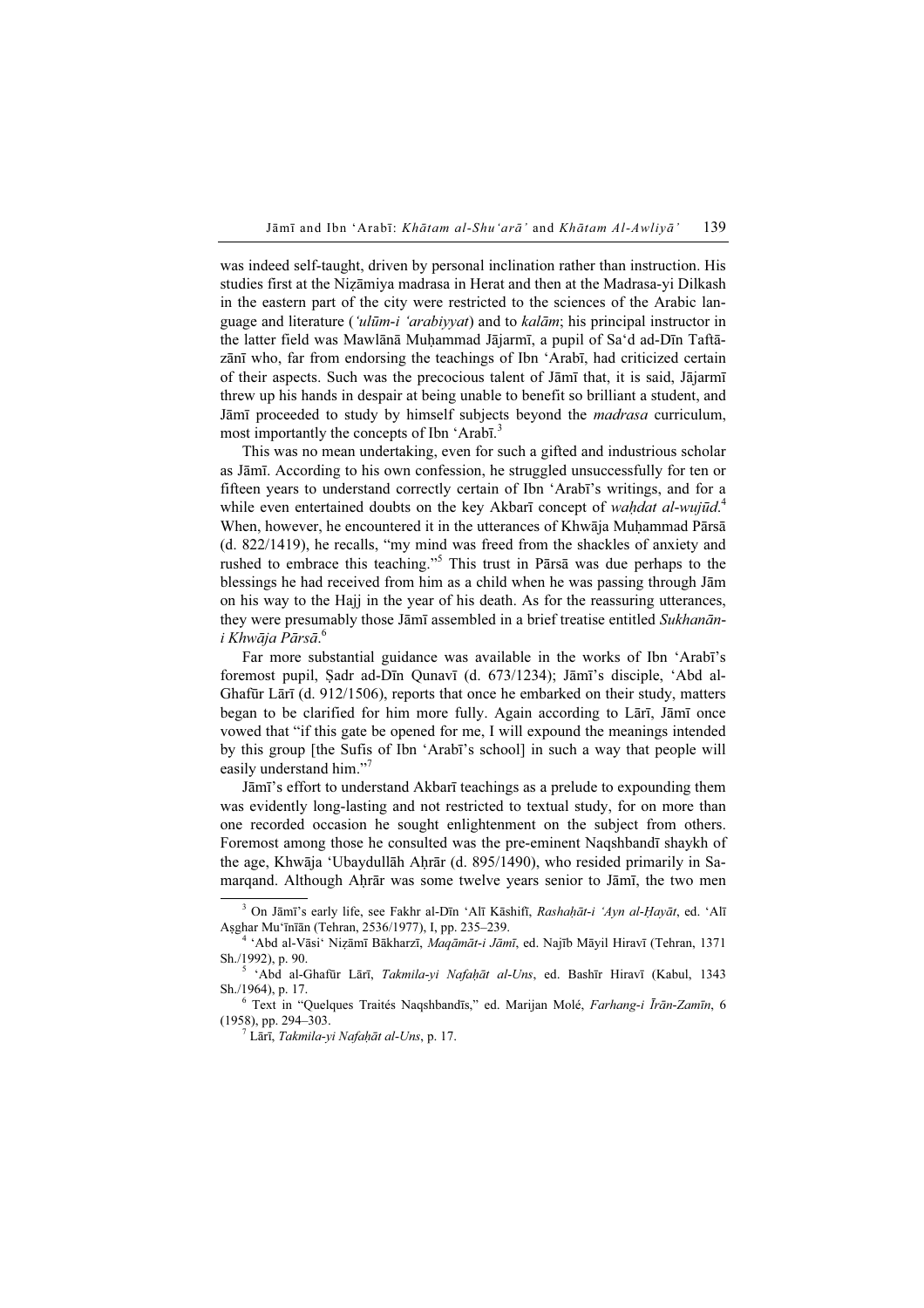seem to have regarded each other as equals; it is said that they guided and sought guidance (irshād va istirshād) from each other whenever they met.<sup>8</sup> On the occasion of their fourth and last meeting, which took place at Tashkent in 884/1479 and stretched over fifteen days, Jāmī requested Ahrār's help in understanding a problematic passage in Ibn 'Arabī's al-Futūhāt al-Makkiyya, for, he confessed, study and reflection on his part had proved inadequate. Ahrār thereupon ordered one of his close followers, Mawlānā Abū Sa'īd Ūbahī, to bring a copy of the *Futūhāt* to the assembly, and Jāmī read aloud the passage in question. But instead of commenting on it forthwith, Ahrar had the volume laid aside while he spoke on certain preliminary matters in a discourse full of "wondrous and remarkable utterances" (sukhanān-i 'ajīb va gharīb). When the book was opened again, the previously difficult passage was seen to be limpidly clear.<sup>9</sup>

It was in connection with Ibn 'Arabī's best known and most studied work, the Fuṣūṣ al-Ḥikam, that Jāmī corresponded with another contemporary Sufi, Amīr Ahmad Bāb al-Abvābī (= Darbandī) Lāla of Tabriz (d. 947/1540), an adherent of the Dhahabī offshoot of the Kubraviyya. Like Jāmī, Lāla had encountered a number of difficulties in the text that none of its commentators had been able to solve, difficulties that  $\overline{S}$  and  $\overline{S}$  and  $\overline{S}$  and  $\overline{S}$  and  $\overline{S}$  and  $\overline{S}$  and  $\overline{S}$  and  $\overline{S}$  and  $\overline{S}$  and  $\overline{S}$  and  $\overline{S}$  and  $\overline{S}$  and  $\overline{S}$  and  $\overline{S}$  and  $\overline{S}$  and as "the Mongolisms (*mughūlīhā*)" of Ibn 'Arabī.<sup>10</sup> But Lāla persevered, weeping and wailing through the night as he continued to pore over the work. He was rewarded by a vision in which Ibn 'Arabī appeared to him in person to solve all the difficulties that were plaguing him. Tempted to divulge the inspiration he had thus received, Lāla considered writing his own commentary on the  $Fus\bar{u}s$ , but he desisted, regarding concealment as the wiser course.<sup>11</sup> Jāmī made Lāla's acquaintance in 878/1473 while travelling through Azerbaijan on his way back from the Hajj. They instantly formed a bond of mutual affection so strong that Jāmī proclaimed that had he not met Lāla, his whole journey would have suffered a serious defect. For his part, Lāla presented Jāmī with one of his treatises, and he responded by inscribing in the volume three extemporaneous lines of laudatory verse. After Jāmī's return to Herat, they continued to correspond with each other, at least sporadically. In 896/1491, Jāmī wrote once more to Lāla, fulsomely praising him as one whose inner being acted as treasurer for the Fuṣūṣ al-Ḥikam (bāṭinat khāzin-i Fuṣūṣ al-Ḥikam). He had completed the rough copy of his own commentary on the *Fusūs* and was engaged in finalizing the text, a procedure he

 $^8$  Bākharzī, *Maqāmāt-i Jāmī*, p. 115.

 $9$  Kāshifī, Rashaḥāt-i 'Ayn al-Ḥayāt, I, pp. 249-250. This account does not specify which among the numerous problematic passages in the *Futūḥāt* was at issue and how Aḥrār resolved them with his introductory lecture.<br><sup>10</sup> By "Mongolisms," Şā'in al-Dīn Turka presumably meant "phrases or terms harshly un-

yielding of meaning."<br><sup>11</sup> Hāfiz Husayn Karbalā'ī Tabrīzī (Ibn al-Karbalā'ī), *Rauḍāt al-Jinān va Jannāt al-Janān*,

ed. Ja'far Sulṭān-al-Qurrā'ī (Tehran, 1349 Sh./1970), II, p. 153.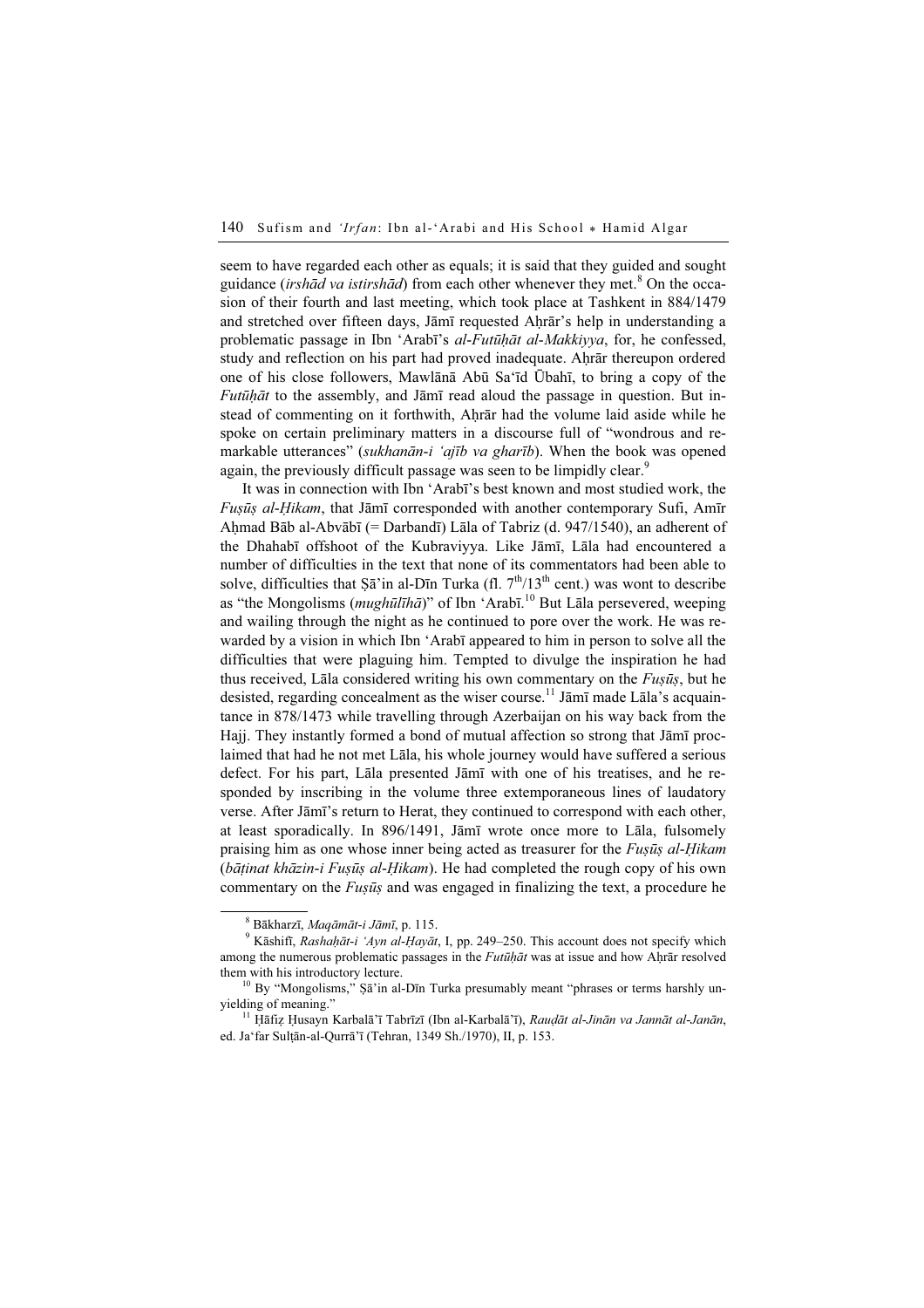hoped soon to finish. He would then send Lāla a copy, presumably for him to evaluate.<sup>12</sup> Whether the book was actually delivered, and what estimate Lala may have formed of its contents, is unknown.<sup>13</sup>

Despite Jāmī's lifelong efforts fully to grasp the ideas and concepts of Ibn 'Arabī, it seems that the gate of comprehension was never fully opened for him. For he once proclaimed that insofar as his understanding could encompass the words of the Shaykh al-Akbar, he became fully convinced of their truth; and insofar as his efforts fell short, he blamed himself for his inability to draw forth their meanings from the veil of concealment, while remaining utterly certain of their veracity.<sup>14</sup> It is perhaps this profession of unconditional faith in Ibn 'Arabī, which might reasonably be called a form of *taqlid*, that bears witness to the depth of Jāmī's devotion, even more than the writings we shall shortly review.

In his article, "Jāmī va Mashāyikh-i Shī'ī-Madhhab," (Nāma-yi Farhangistān, 2:1 [Spring 1375 Sh./1996], pp. 66–70), Hiravī adopts a slightly different approach. Taking it for granted that Lāla was definitely Shi'ī, he wistfully entertains the possibility that Jāmī's respect for him indicated a shift of sectarian loyalties in his waning years or at least a tempering of his lifelong hostility to Shi'ism. But if any change of heart took place, it is more likely to have been on the part not of Jāmī but of Lāla; for despite Shah Ismā'īl's murderous enmity to Sunni notables, he appointed Lala *sadr* of Tabriz after his conquest of the city in 1501, something difficult, although not impossible, to conceive if Lāla had remained fully loyal to Sunnism.

Finally, it is worth noting that Bākharzī's biography of Jāmī makes no mention at all of a meeting or correspondence with Amīr Aḥmad Lāla, and that no notice of Lāla's immediate initiatic forebears is to be found in Jāmī's hagiographical compendium, the Nafahāt al-Uns, exclusions which can hardly be treated as accidental. <sup>14</sup> Bākharzī, Maqāmāt-<sup>i</sup> Jāmī, p. 94.

<sup>&</sup>lt;sup>12</sup> Ibn al-Karbalā'ī, Raudāt al-Jinān va Jannāt al-Janān, II, pp. 149–150; Nūr al-Dīn 'Abd al-Rahmān Jāmī, Risāla-yi Munsha'āt, ed. 'Abd al-'Alī Nūr Ahrārī (Turbat-i Jām, 1383 Sh./2004), p. 184.<br><sup>13</sup> In his biography of Jāmī, Najīb Māyil Hiravī concludes from Jāmī's promise to send

Lāla a copy of his commentary on the  $Fus\bar{u}s$  that at this relatively late point in his life, he still lacked real expertise in Akbarī matters and therefore turned to a scholar and Sufi with greater qualifications than his own ('Abd al-Raḥmān Jāmī [Tehran, 1377 Sh./1998], pp. 270–272). This cannot in any way be deduced from the sources Hiravī cites. It is at least equally plausible that Jāmī should have sent Lāla a copy of his work simply as a gesture of friendship and collegial respect. In addition, Lāla's credentials can hardly be measured, given his decision to deprive posterity of the visionary enlightenment he received from Ibn 'Arabī. Hiravī's account of the matter seems inspired by the same hostility to Jāmī that frequently mars his otherwise useful and original work. He also attempts, in the face of considerable odds, to establish a Shi'i identity for Lāla already in Jāmī's lifetime, presumably in order to charge Jāmī, a ferocious enemy of the Shi'a, with inconsistency or worse (p. 271, n. 1). The fact that numerous Sufis of undoubted Sunni affiliation frequented Lāla's khānaqāh is surely an indication of his own sectarian loyalties; see Raudāt al-Jinān va Jannāt al-Janān, II, pp. 150–151. The branch of the Dhahabiyya that did ultimately switch to Shi'ism was based in Khorasan, not in Azerbaijan; see Hamid Algar, "Dahabīya," Encyclopaedia Iranica, VI, pp. 578-581.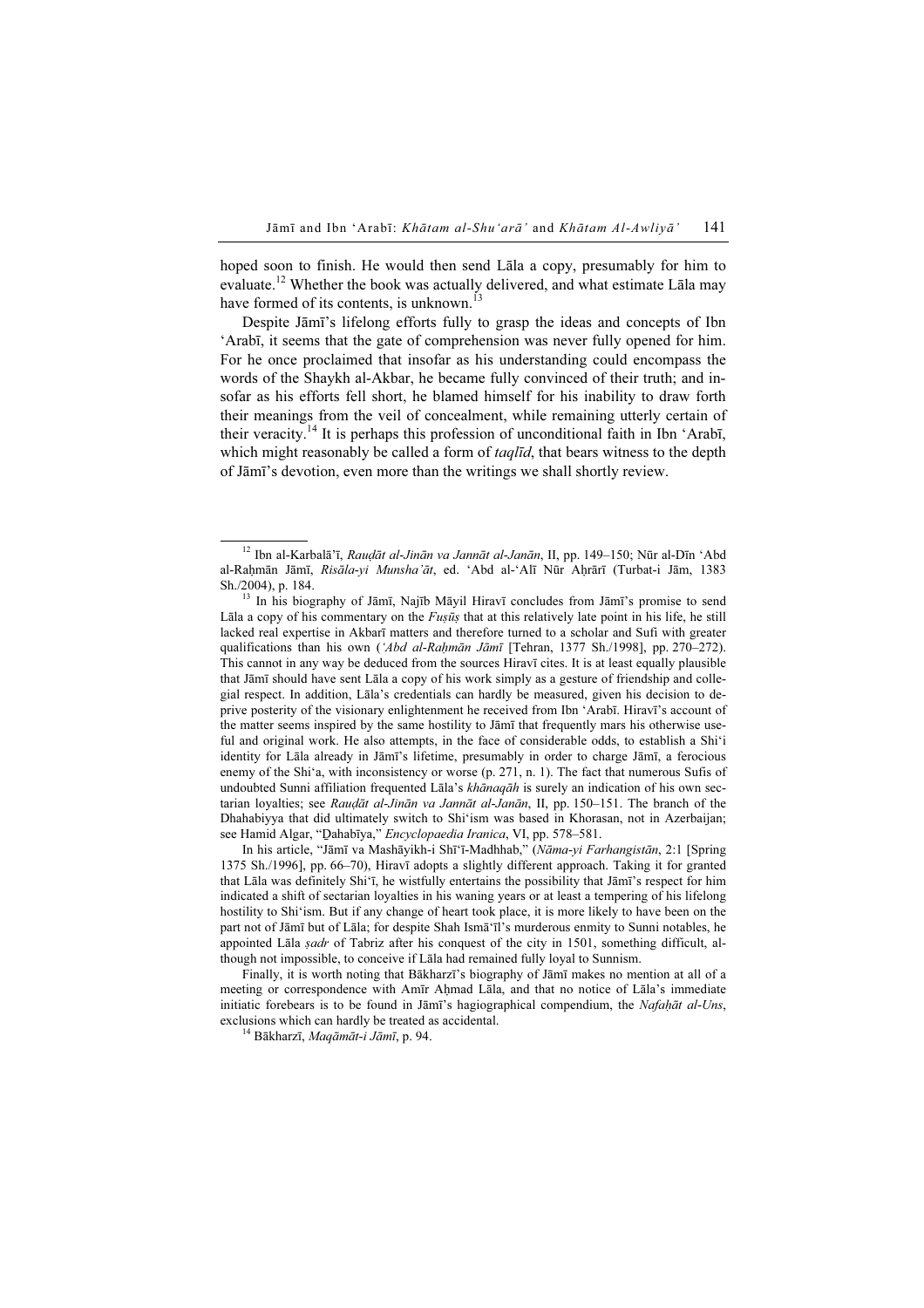### II

Jāmī's interest in Ibn 'Arabī was well known in Herat, to the degree that he was known as a *wujūdī* (an adherent of *wahdat al-wujūd*), a term that locally carried some opprobrium. He ascribed the attitudes of those who used it pejoratively to their deficient comprehension of what "certain well-known Sufis have said concerning the essence of being."<sup>15</sup> There was, however, another aspect to the matter which may have reinforced hostility to Jāmī and other *wujūdīs*. 'Alīshīr Navā'ī attributes to Jāmī a "tawhīdī temperament" by virtue of which "he continually witnessed the beauty of the Real in its metaphorical manifestations" and "insistently trod the path of external, metaphorical love, this being the bridge to the Real."<sup>16</sup> This formulation alludes, of course, to the precept, "the metaphorical is the bridge to the Real" (al-majāz qantarat al-haqīqa), that had been lovingly invoked since the time of Rūzbihān Baqlī Shīrāzī by Sufi devotees of shāhid-bāzī, the admiration of handsome, beardless young men as "witnesses" to the divine beauty. Jāmī's entry to the Sufi path was precipitated, at least in part, by a dream in which he beheld Sa'd al-Dīn Kāshgharī advising him to cure the pangs of separation from one such object of his love by taking as his beloved, God, the one indispensable ( $nāguzīr$ ) companion.<sup>17</sup> But Jāmī continued frequenting the bridge in question throughout his life, crossing it back and forth without cease. When asked in old age by an "exoterist"  $(ahI-i\overline{z}\overline{ah}ir)$ whether he would not at long last abandon the love of young men, he responded that he would do so whenever the questioner renounced bread and water.<sup>18</sup> Navā'ī confirms that certain superficial observers, unaware of Jāmī's true inward purpose, thought him absorbed entirely by "metaphorical love" and blamed him for it. $19$ 

It might be argued that *shāhid-bāzī* was an essentially Persian or even Khurasani phenomenon, but it was not entirely alien to Ibn 'Arabī and his school. In a rarely noticed passage in the *Futūḥāt al-Makkiyya*, he maintains that keeping the company of beardless youths *(al-aḥdāth wa hum al-murdān)* is a praiseworthy innovation *(tasnīn maḥmūd)* of the type permitted by the divine legislator. The accomplished gnostic gazes upon such youths because they are smooth-cheeked, just like a bare rock (al-sakhrat al-lamsa') and a bare patch of ground where no vegetation grows; contemplation of them serves therefore to impel the gnostic to the station of utter detachment from other than God (tajrīd). The beardless youth (al-hadath) enjoys, moreover, a more recent connection with his Lord (ahdath

<sup>15</sup> Ibid., p. 159.

<sup>&</sup>lt;sup>16</sup> 'Alīshīr Navā'ī, Khamsat al-Mutaḥayyirrīn, ms. Fatih 4056, ff. 690-691. Tawḥīdī may be taken here as equivalent to *wujūdī*, without the negative connotations.<br><sup>17</sup> Kāshifī, *Rashaḥāt-i 'Ayn al-Ḥayāt*, I, pp. 239–240.<br><sup>18</sup> Bākharzī, *Maqāmāt-i Jāmī*, p. 138. <sup>19</sup> Navā'ī, *Khamsat al-Mutaḥayyirīn*, f. 691.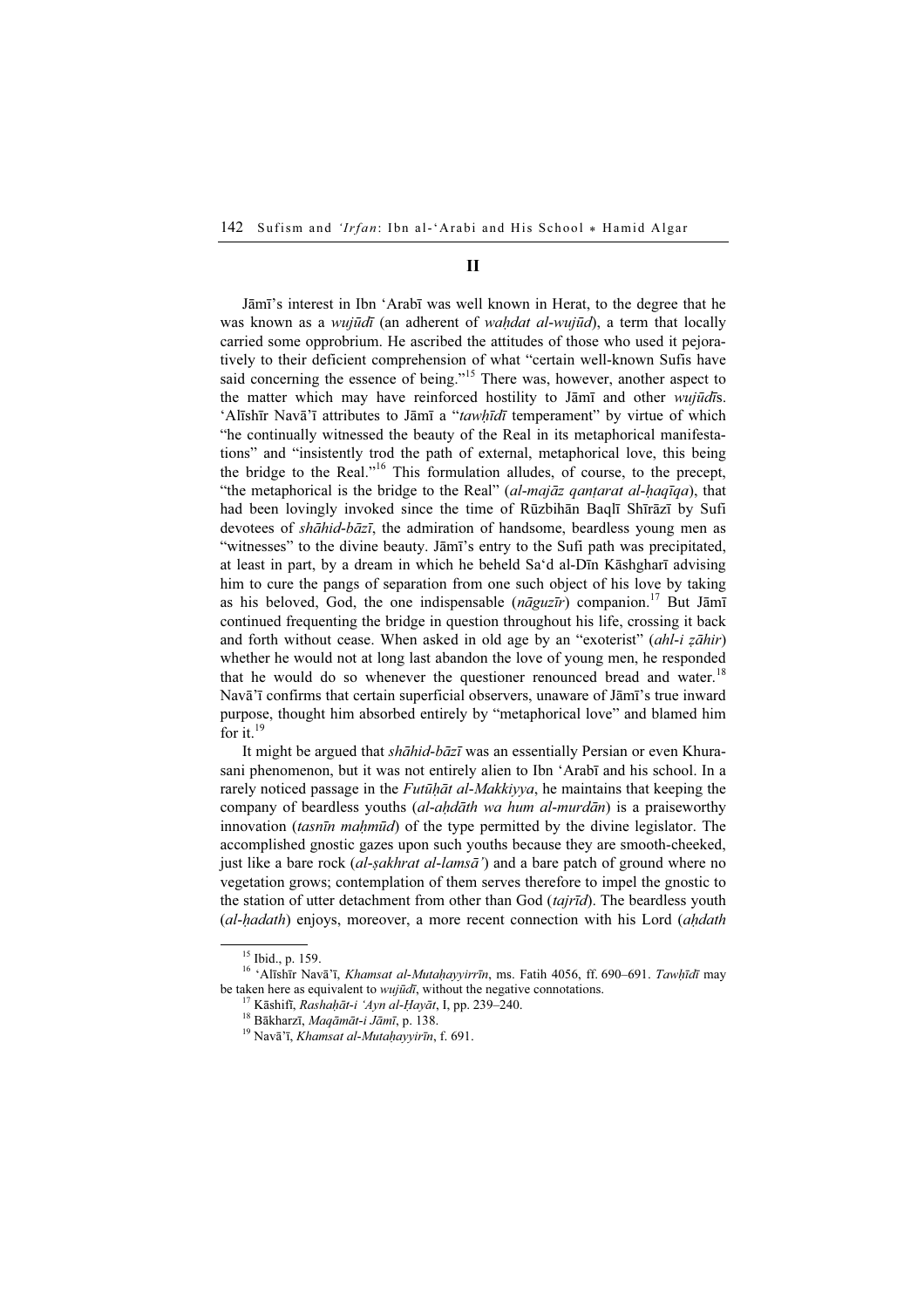'ahdin bi rabbihi) than the fully adult male, and the closer something is to its origination, the greater it is in sanctity. Analogous is the case of rainfall, freshly descended from the heavens, for which reason the Prophet would bare his arm to be moistened by it.<sup>20</sup> Yet another implication of the designation *hadath* is createdness  $(hudūth)$ , so that the youth serves as a living reminder of its antonym, the noncreatedness (*qidam*) of God; it is, after all, by their opposites that things are known. Finally, Ibn 'Arabī invokes the authority of Qur'ān, 21:2, "Whenever there comes to them from their Lord a new *(muhdath)* reminder, they listen to it full of mockery," and 26:5–6, "Whenever there comes to them from the All-Merciful a new reminder, they turn away from it"; this invocation suggests that both the beardless youth and the innovative practice of gazing upon him constitute a "new reminder" of divine origin. Given all of this, looking upon him is correct and "a path leading to attainment" (tarīq mūṣila), although not for recent novitiates who are still subject to animal lust.<sup>21</sup> It is to be noted that there is no mention here of beauty, human or divine; the argument is purely metaphysical. Jāmī must nonetheless have been aware of it and seen in it a further sign of congruence between his own temperament and the teachings of Ibn 'Arabī.

In addition to a tawhīdī disposition, Jāmī's interest in Ibn 'Arabī also derived from a perception that his teachings were fully congruent with the precepts and practices of the Naqshbandī order, the other focus of Jāmī's spiritual loyalties. Abū Nasr Pārsā, son of the Muhammad Pārsā who had gazed benevolently on Jāmī when he was a child, testified that for his father the *Fusūs al-Hikam* had been like the spirit, and the *Futūhāt al-Makkiyya*, like the heart; and that he had believed assiduous study of the  $F \iota\iota s \bar{\iota} s$  to result in a fuller adherence to the Sunna of the Prophet, one of the ideals proclaimed by the Naqshbandiyya.<sup>22</sup> While Ahrār was able to guide Jāmī in his efforts to understand the *Futūhāt al-Makkiyya*, as noted above, Sa'd al-Dīn Kāshgharī, his formal guide on the Naqshbandī path, showed little interest in Ibn 'Arabī. He was, indeed, disturbed by Ibn 'Arabī's assertion that "whoever [in this world] remains in the sublunar realm, remains there [after death]." In an inversion of the preceptorial relationship, Jāmī then explained to him that most believers do indeed die while still in thrall to their selves. According to Ibn 'Arabī, however, God has opened a fissure in that realm through which believers may ultimately slide their way to deliverance.<sup>23</sup> One of Kāshgharī's disciples, Mawlānā Shams al-Dīn Muḥammad Rūjī (d. 904/1499), did, however, manifest a devotion to Ibn 'Arabī's teachings comparable in its intensity to that shown by Jāmī; he once asked for "the secret of the manifesta-

<sup>&</sup>lt;sup>20</sup> The *hadīth* relating this practice is not cited here by Ibn 'Arabī, but his allusion to it is

unmistakable.<br><sup>21</sup> Ibn 'Arabī, *al-Futūḥāt al-Makkiyya* (Beirut, n.d.), II, p. 190.<br><sup>22</sup> Hamid Algar, "Reflections of Ibn 'Arabī in Early Naqshbandī Tradition," *Journal of the Muhyiddin ibn 'Arabi Society*, 10 (1991), p.

<sup>&</sup>lt;sup>23</sup> Kāshifī, Rashaḥāt-i 'Ayn al-Ḥayāt, I, p. 316.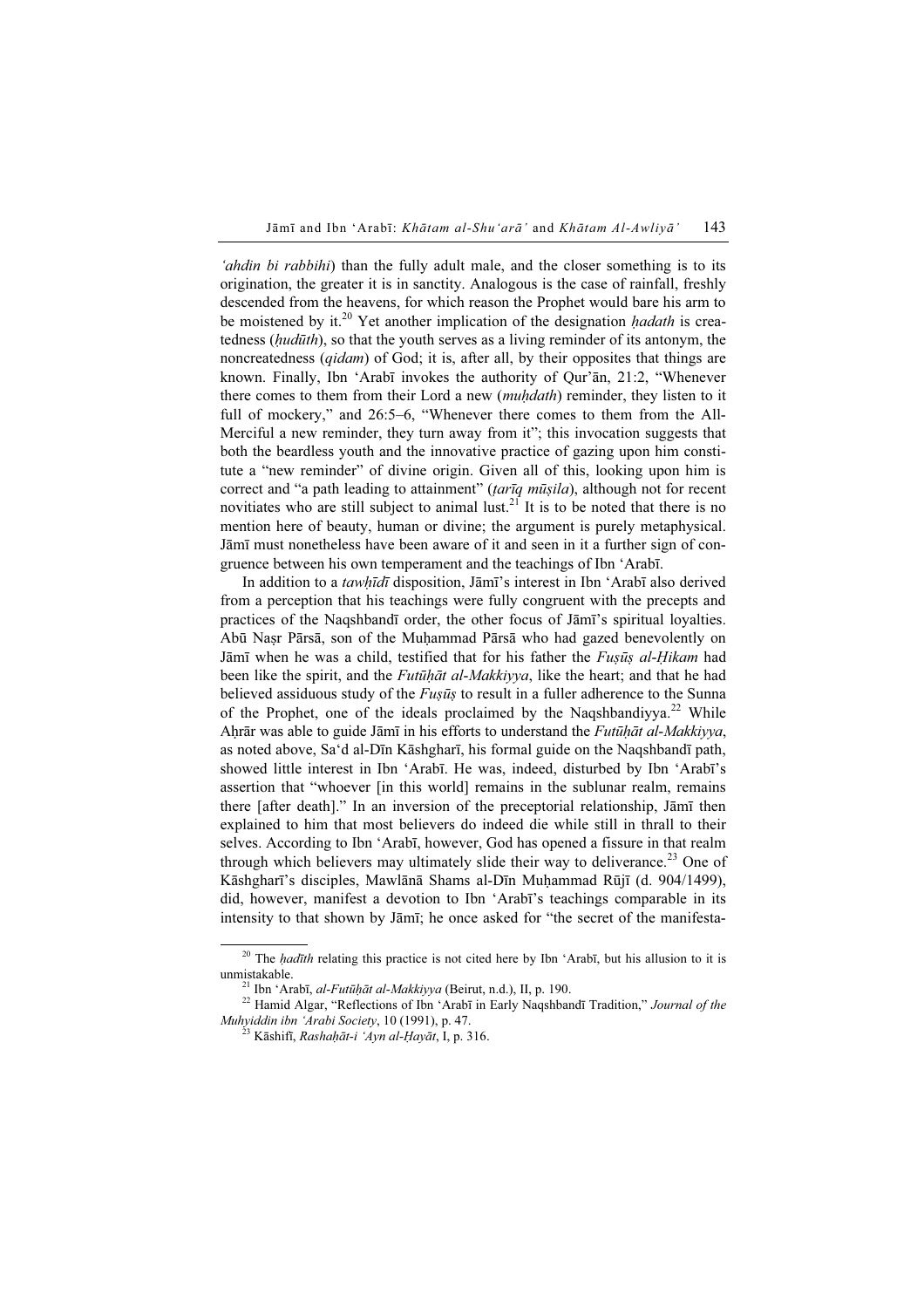tion of the world" to be revealed to him, since Ibn 'Arabī had maintained this to be possible. $^{24}$ 

As for Jāmī himself, he once explained the affinity between the Naqshbandiyya and Ibn 'Arabī in terms of the method of dhikr both espoused: "Uttering the dhikr softly is the method of some shaykhs, including the Shaykh al-Akbar, Muhyī' al-Dīn ibn 'Arabī ... The method of most shaykhs is uttering the *dhikr* loudly (*bar sabīl-i jahr*), whereas the method of imagining (*takhayyul*), i.e., the silent *dhikr*, is the foundation of the path of the [Naqshband<del>i</del>] masters."<sup>25</sup> He was also of the opinion that engaging in that path "aids rational reflection  $(ta' a q q u)$ " and strengthens the perceptive faculty," a further trait held in common by the two traditions.<sup>26</sup> Naqshbandī and Akbarī themes are to be found intermingled in much of Jāmī's poetic corpus.

#### III

Jāmī was well aware that the views of Ibn 'Arabī had been a subject of controversy for some two hundred years; in his embrace of the Shaykh al-Akbar, he was not simply subscribing to an established consensus. In his notice of Ibn 'Arabī in *Nafahāt al-Uns*, he lauds him as the foremost of those who affirm the unicity of being (wahdat al-wujūd), and regrets that many of the fugah $\bar{a}$  and the exoterist scholars ('ulamā'-yi zāhir) have criticized him; only a small number of the *fugaha*' and a certain group of Sufis have recognized his merits. The main reasons for opposition to him, Jāmī argued, were the vast range of distinctive terminology Ibn 'Arabī deployed in his two principal works, the *Fusūs al-Hikam* and the *Futūḥāt al-Makkiyya*; the obscurity (*ghumūd*) of the topics he treated, especially in the  $F \mu s \bar{u} s$  al-Hikam; and the innate tendency of many scholars to obstinate and unthinking acceptance of received teachings (taqlīd va ta'aṣṣub).<sup>27</sup>

Herat was no stranger to the controversies surrounding Ibn 'Arabī. Although Jāmī is justly designated as forming, together with the Timurid ruler Ḥusayn Mirzā Bāyqarā and his minister Navā'ī, a triumvirate that dominated the life of the city, his views and preferences in matters religious and theological were not universally shared. He thus found it necessary to participate in the defense of Ibn 'Arabī on more than one occasion. Once it came to Jāmī's attention that Bāyqarā, himself favorably inclined to the Shaykh al-Akbar, had convened a meeting to discuss a particularly troublesome opinion of Ibn 'Arabī: that contrary to majority opinion, the Pharaoh had died a believer in the divine unity.<sup>28</sup> In this, Bayqara

<sup>&</sup>lt;sup>24</sup> Algar, "Reflections of Ibn 'Arabî in Early Naqshbandî Tradition," p. 55.<br><sup>25</sup> Lārī, *Takmila-yi Nafahāt al-Uns*, p. 28.<br><sup>26</sup> Lārī, *Takmila-yi Nafahāt al-Uns*, p. 10.<br><sup>27</sup> Jāmī, *Nafahāt al-Uns*, ed. Maḥmūd 'Ābidī (T

pp. 201, 212. Given Jāmī's own profession of unlimited trust in the veracity of Ibn 'Arabī, the charge of blind and unquestioning faith he levels at the opposing camp is somewhat ironic.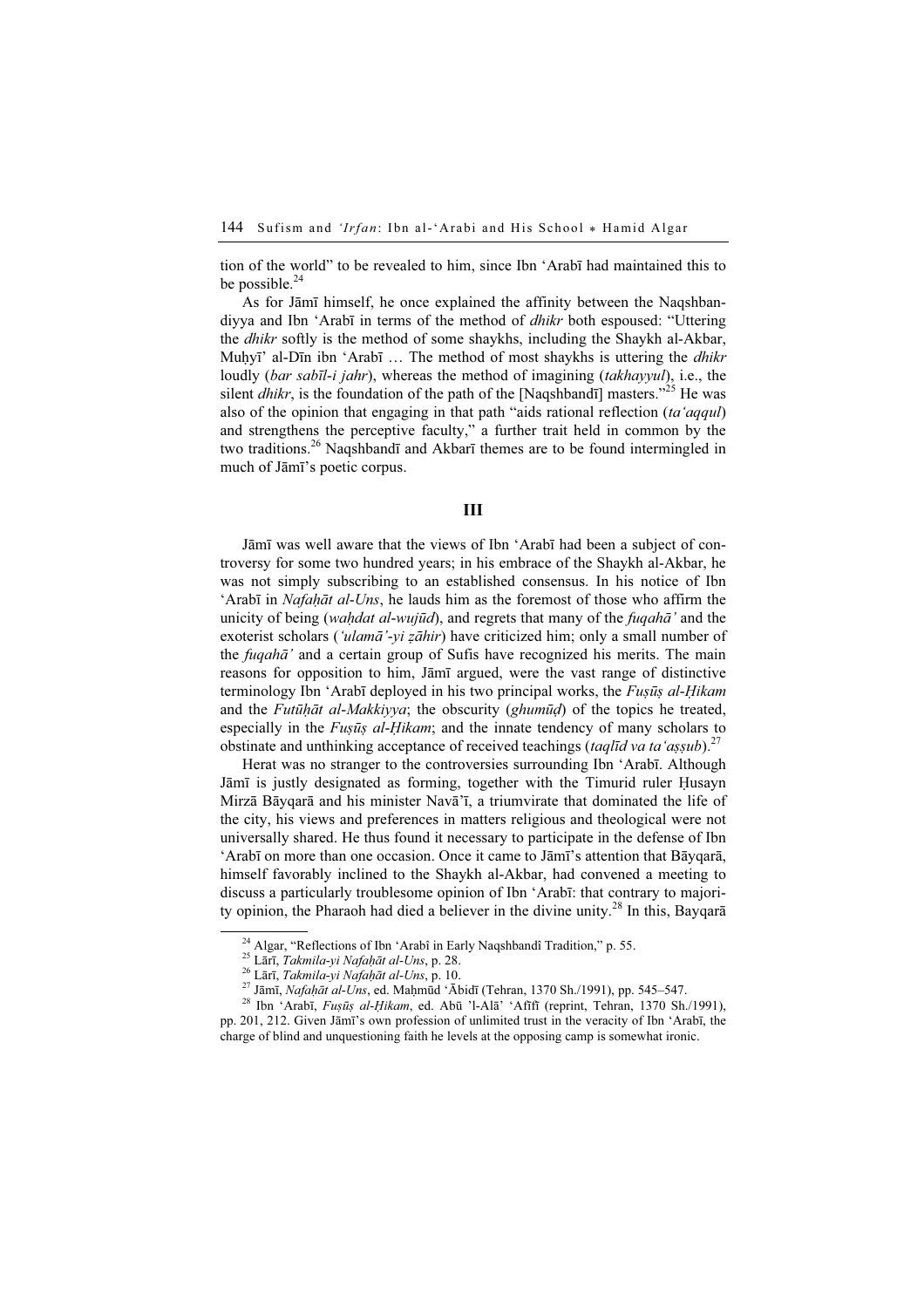may have been motivated either by a simple enjoyment of learned debate or by the wish to have Ibn 'Arabī publicly vindicated. All the participants rejected the Pharaoh's status as a believer, and when Bayqarā cited Ibn 'Arabī's contrary opinion, some of them proceeded to condemn him, too, as an unbeliever. Sayf al-Dīn Ahmad Taftāzānī, the Shaykh al-Islam of Herat, dissented, not with detailed argument, but a simple confession of his own limitations, somewhat similar to Jāmī's own position: "The rank of the shaykh is too lofty and exalted for the likes of us wretches to curse and condemn him … The most that we may do is to recognize that we are fully incapable of comprehending such matters." He then cited Quṭb al-Dīn Shīrāzī (d. 710/1311) to the effect that he had squandered the entirety of his life until he made the acquaintance of Ṣadr al-Dīn Qunavī who planted in him the seed of love for Ibn 'Arabī.<sup>29</sup>

Informed of what had transpired, Jāmī drew a parallel with the case of Ḥallāj. As the agitation surrounding him was reaching a climax, the caliph's vizier asked Ibn 'Aṭā — a friend of Ḥallāj destined to share his fate — whether he should yield to the demand for his execution. He advised him to resist: "the ignorant of the age have ignited the fire of perdition — what do you have to do with Ḥusayn Mansūr [Hallāj]?" Ibn 'Arabī fared better than Hallāj, for "in the two hundred odd years that have passed since Ibn 'Arabī's death, many people have condemned him and spoken ill of him, but his repute has not suffered."<sup>30</sup> "Those who intend to proclaim him an unbeliever," Jāmī continued, "must first be capable of determining his mode of thought  $(ta'y\bar{u}-i m \alpha dhhab)$ ; explain it to those competent in such matters (*arbāb-i vuqūf*); and then prove to all and sundry that it contravenes the principles of the *shart'a*. They should first put the matter in writing in order to prove their understanding of what they wish to refute." The

<sup>&</sup>lt;sup>29</sup> Bākharzī, *Maqāmāt-i Jāmī*, pp. 92–93. Together with other prominent Sunnis, Sayf al-Dīn Taftāzānī was put to death by Shah Ismā'īl the Safavid when he conquered Herat in 916/1510. In this humble and unquestioning endorsement of Ibn 'Arabī, Sayf al-Dīn was at odds with his grandfather, Sa'd al-Dīn Taftāzānī (d. 793/1391), who had condemned certain aspects of wahdat al-wujūd, primarily from the point of view of Māturīdī kalām; see Bakrī 'Alā' al-Dīn's introduction to his edition of 'Abd al-Ghanī al-Nābulusī, al-Wujūd al-Ḥaqq (Damascus, 1995), pp. 25–27, 45–46. The attribution to Sa'd al-Dīn Taftāzānī of Fāḍiḥat al-Mulhidīn wa Naṣīḥat al-Muwaḥḥidīn, a truly ferocious denunciation of Ibn 'Arabī, was, however, inaccurate although persistent; the actual author was a certain 'Alā' al-Dīn Bukhārī, one of Sa'd al-Dīn's pupils, who incorporated extracts from his master's writings into his own. For the reasons behind the misattribution, see İsmail Fenni Ertuğrul, Vahdet-i Vücûd ve İbn Arabî, ed. Mustafa Kara (Istanbul, 2008), pp. 117–118, and 'Alā' al-Dīn, introduction to al-Nābulusī,  $al-Wujiūd$  al-Haqq, pp. 15–30. While correctly attributing Fādihat al-Mulhidīn to Bukhārī (without, he remarks, consulting the text itself), Alexander Knysh dubiously attributes to al-Taftāzānī a work entitled Risāla fī Waḥdat al-Wujūd, which appears from his summary of its contents to be identical with the same Fādihat al-Mulhidīn; see his Ibn 'Arabi in the Later Islamic Tradition: The Making of a Polemical Image in Medieval Islam (New York, 1999),

pp.  $141-165$ ,  $204-207$ .<br><sup>30</sup> Or, as Jāmī remarked on another occasion, those two hundred years of hostility had even earned Ibn 'Arabī additional reward in the hereafter (Bākharzī, Maqāmāt-i Jāmī, p. 14).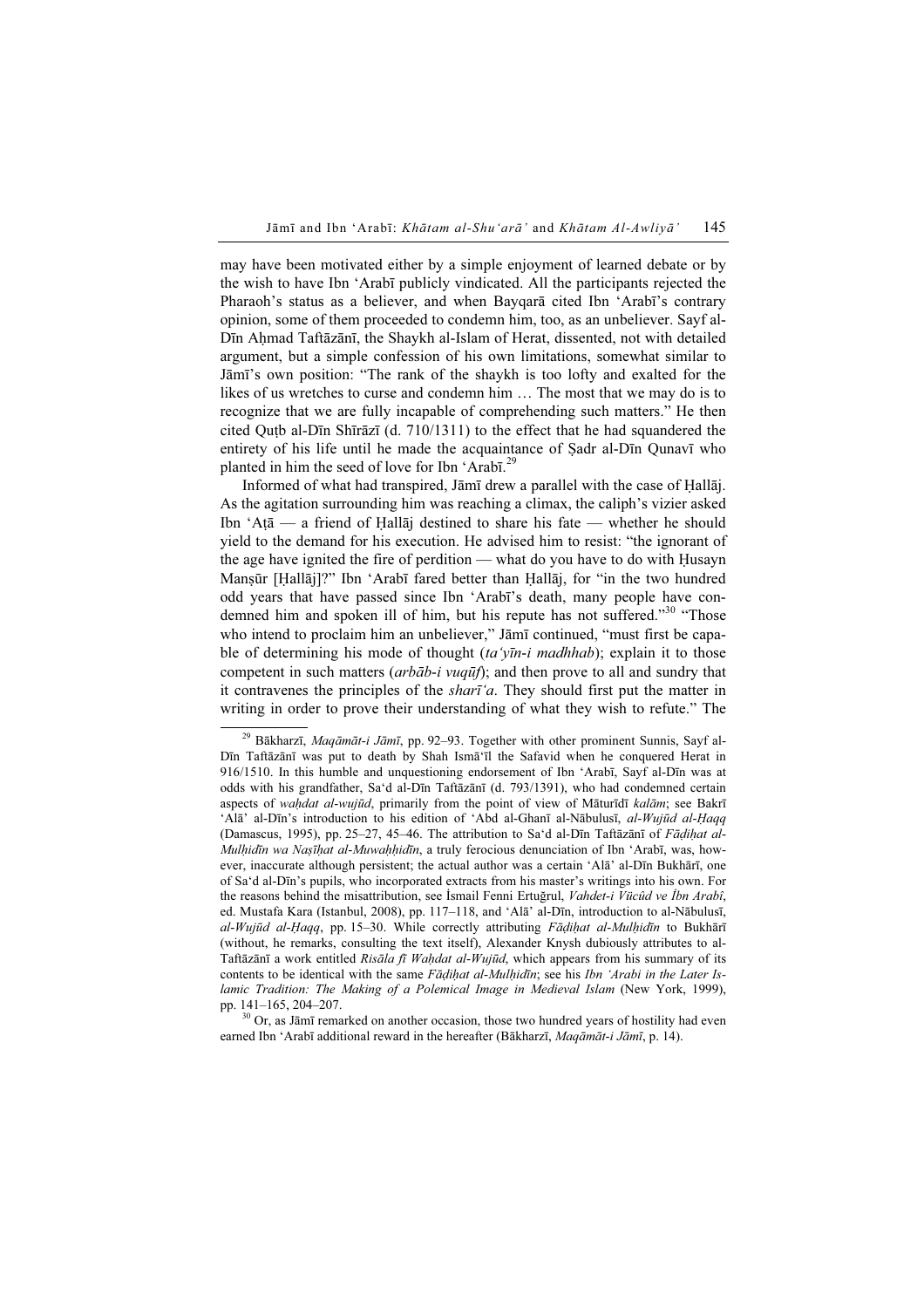criterion in judging him must be conformity to Qur'ān and Hadith or lack thereof; it is not enough that he be found to have deviated from the doctrines of the Māturīdī or Ash'arī schools of kalām. Broadly contemptuous of his contemporaries among the scholars of Herat, Jāmī lamented by way of conclusion: "Where in this age is there a trustworthy  $faq\bar{q}h$  capable of distinguishing truth from falsehood, and where a Sufi who can discern with inner vision the truths of religion?" $31$ 

Jāmī participated directly in another debate where again the contentious issue of Pharaoh's belief was discussed. Muḥammad Kūsū'ī Jāmī and Shams al-Dīn Muhammad b. Asad Tabādakānī, described as "two jurist Sufis" (sūfī-yi dānishmand) of Herat, declared invalid the Pharaoh's profession of belief as he saw the waters of the Nile about to engulf him, related in Qur'ān, 10:90; it was, they maintained, an instance of  $\overline{\textit{im}}\overline{\textit{an-i}}$  ba's, a belated declaration of faith induced by fear of torment in the hereafter. According to his biographer, Bākharzī, Jāmī silenced the two in short order by explaining that  $\overline{\text{im}}\overline{\text{an}}$ -i ba's refers to a declaration of faith following on a "lifting of the veil of form" so that the events of the day of resurrection become visible before its occurrence; it does not relate to the fear of imminent destruction befalling in this world. One indication of this is that many unbelievers embraced Islam, at least outwardly, from "fear of the Prophet's sword" (az khauf-i sadamāt-i tīgh-i nubuvvat), and their conversion was never regarded by scholars as an instance of  $\overline{\textit{im}}\overline{\textit{an-i}}$  ba's. There was, in any event, another verse in which the Pharaoh declared his belief in "the Lord of Moses and Aaron," and verses implying his persistence in unbelief can be brought into harmony with the two that negate it by hermeneutical means (ta'vīl).<sup>32</sup> Far easier to refute was the calumnious attribution to Ibn 'Arabī of the view that the fast prescribed for Ramadan might equally well be observed in any month of the year. Jāmī was able to point to a section in the *Futūhāt* where Ibn 'Arabī condemned an unnamed Egyptian *faqīh* who had delivered the erroneous opinion in question. $33$ 

<sup>&</sup>lt;sup>31</sup> Bākharzī, Maqāmāt-i Jāmī, pp. 93-94. In my translation, I have pruned some of Bākharzī's verbosity, for it is at variance with the relative concision of Jāmī's style, and the biographer's words are not to be taken as a verbatim account of what Jāmī actually said. Ibn 'Arabī's endorsement of the Pharaoh's status as believer was a frequent theme in the polemics surrounding him; see Knysh, *Ibn 'Arabi in the Later Islamic Tradition*, pp. 158–161.<br><sup>32</sup> There is, in fact, no verse in the Qur'ān which has the Pharaoh proclaiming his belief "in

the Lord of Moses and Aaron." Either Jāmī himself or his biographer Bākharzī must have been in mind of Qur'ān, 26:46–47, where the sorcerers proclaim such a belief and are upbraided by the Pharaoh for so doing. The error is compounded by Hiravī, the editor of Bākharzī's Maqāmāt; he points to Qur'ān, 26:13 as the source of confusion, although the verse mentions neither the Pharaoh nor his sorcerers (footnote on p. 97).<br><sup>33</sup> Bākharzī, *Maqāmāt*, p. 254; Kāshifī, *Rashaḥāt-i 'Ayn al-Hayāt*, I, pp. 280–281.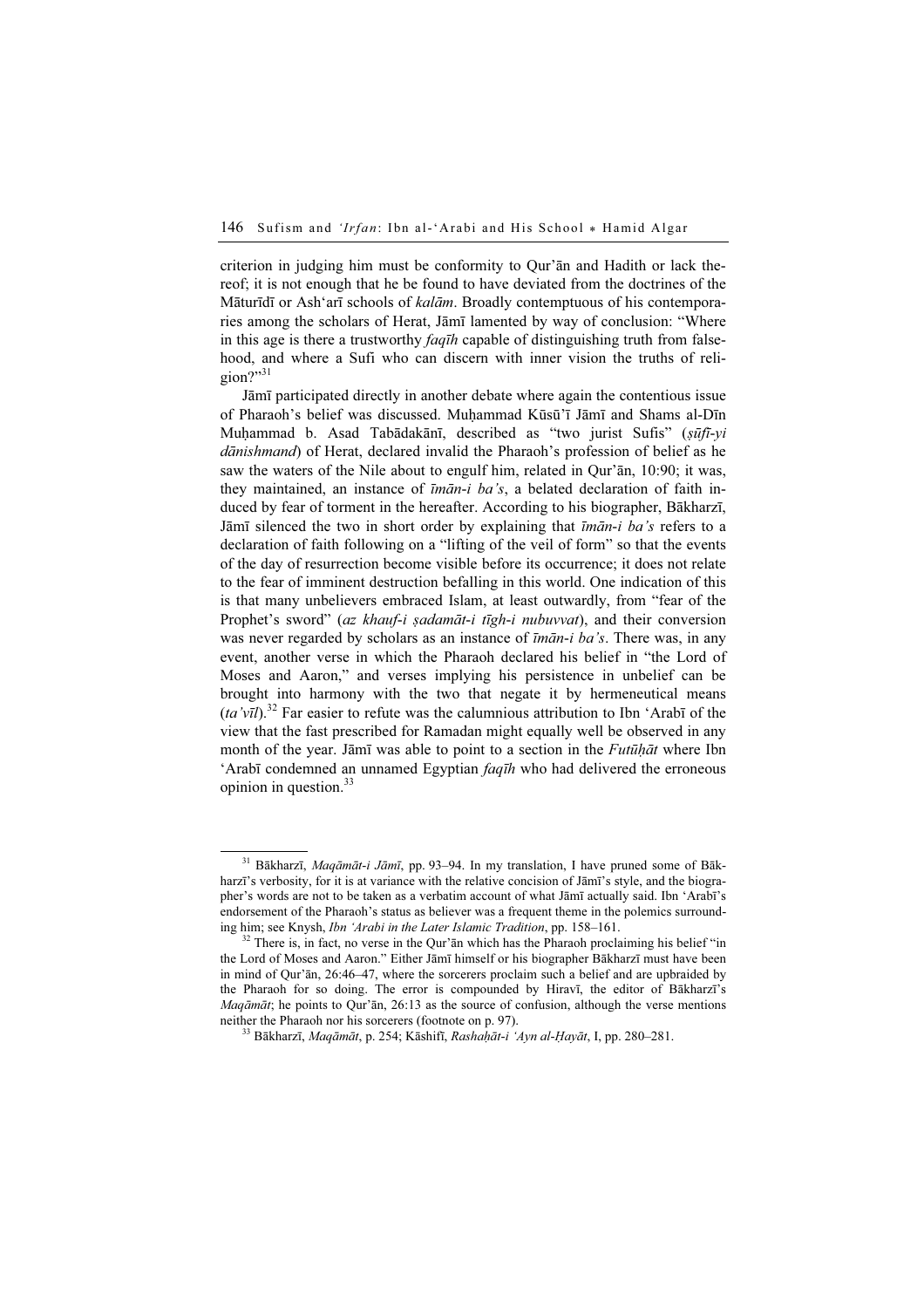### IV

It was not only in Herat that Jāmī went to war on behalf of Ibn 'Arabī. While passing through Hilla on his way to the Hajj in 877/1472, Jāmī came across a commentary by a certain Shi'i scholar on the *Fusus al-Hikam* that was critical of the work in a number of respects, especially Ibn 'Arabī's claim to have received the book from the Prophet as seen in a true vision  $(v\bar{a}qi'a)$ . Jāmī responded to him — either in person or in his own imagination; Bākharzī's account is not clear — using the second person singular, by way of deliberate insult; the impropriety reflected Jāmī's bitter hatred of Shi'is as well as his combative loyalty to Ibn 'Arabī. If, he said, the book had indeed been handed to Ibn 'Arabī by the Prophet, then any objection to its contents should fall away; and if not, a book predicated on a lie would not be worth reading, let alone being made the subject of a commentary.<sup>34</sup>

On a more elevated level, Jāmī took issue in writing with criticisms of wahdat al-wujūd made by the Kubravī, 'Alā' al-Dawla Simnānī (d. 736/1336), to whom is often attributed the origin of the alternative theory, wahdat al-shuhūd (unity of witnessing). Simnānī had taken exception to Ibn 'Arabī's designation of God as "absolute being" (*wujūd mutlaq*), going so far as to call it "the most disgraceful utterance ever to have emerged among all religions and sects" and to denounce Ibn 'Arabī as "an incorrigible antinomian." This was because those who like him asserted the equivalence of "absolute being" with the divine essence maintained that "absolute being can have no external existence without individual existents (afrād)."<sup>35</sup> In later pronouncements, Simnānī modified his tone considerably: despite his error, Ibn 'Arabī had been "a man of great spiritual stature" (mardī 'azīm al-sha'n). "I am aware," he said, "that Ibn 'Arabī intended by [the designation of God as] 'absolute being' to prove the unity of God within multiplicity; this represents the second ascension  $(mi' \r{r} \bar{a}j)$ . For there are two ascensions: one, 'God was, and there was nothing with Him,' this being easy to comprehend, and the other, 'He is now as He was,' which is more difficult to grasp. [The expression] 'absolute being' occurred to him as a way of proving that the multiplicity of created beings does not occasion any plurality in the divine unity. Since this sense of the matter is indeed true, he was content with that expression, and neglected the other sense, which implies deficiency. Because his purpose was to affirm the divine unity, God Almighty will have forgiven him, for in my view

<sup>&</sup>lt;sup>34</sup> Bākharzī, *Maqāmāt*, pp. 173–174.<br><sup>35</sup> 'Alā' al-Dawla Simnānī, *al-'Urwa li Ahl al-Khalwa wa 'l-Jalwa*, ed. Najīb Māyil Hiravī (Tehran, 1362 Sh./1983), pp. 276–277. In more measured tones, Sa'd al-Dīn Taftāzānī had also criticized the identification of the Necessary Being (wajjib al-wujūd) with absolute being as similar to the twin errors of *hulūl* (incarnationism) and *ittihād* (the substantial union of the Creator with creation), although ultimately distinct from them; it was, in any event, repugnant to both intelligence and revelation (Sharh al-Maqāṣid, cited by 'Alā' al-Dīn, introduction to al-Nābulusī, al-Wujūd al-Haqq, pp. 26–27).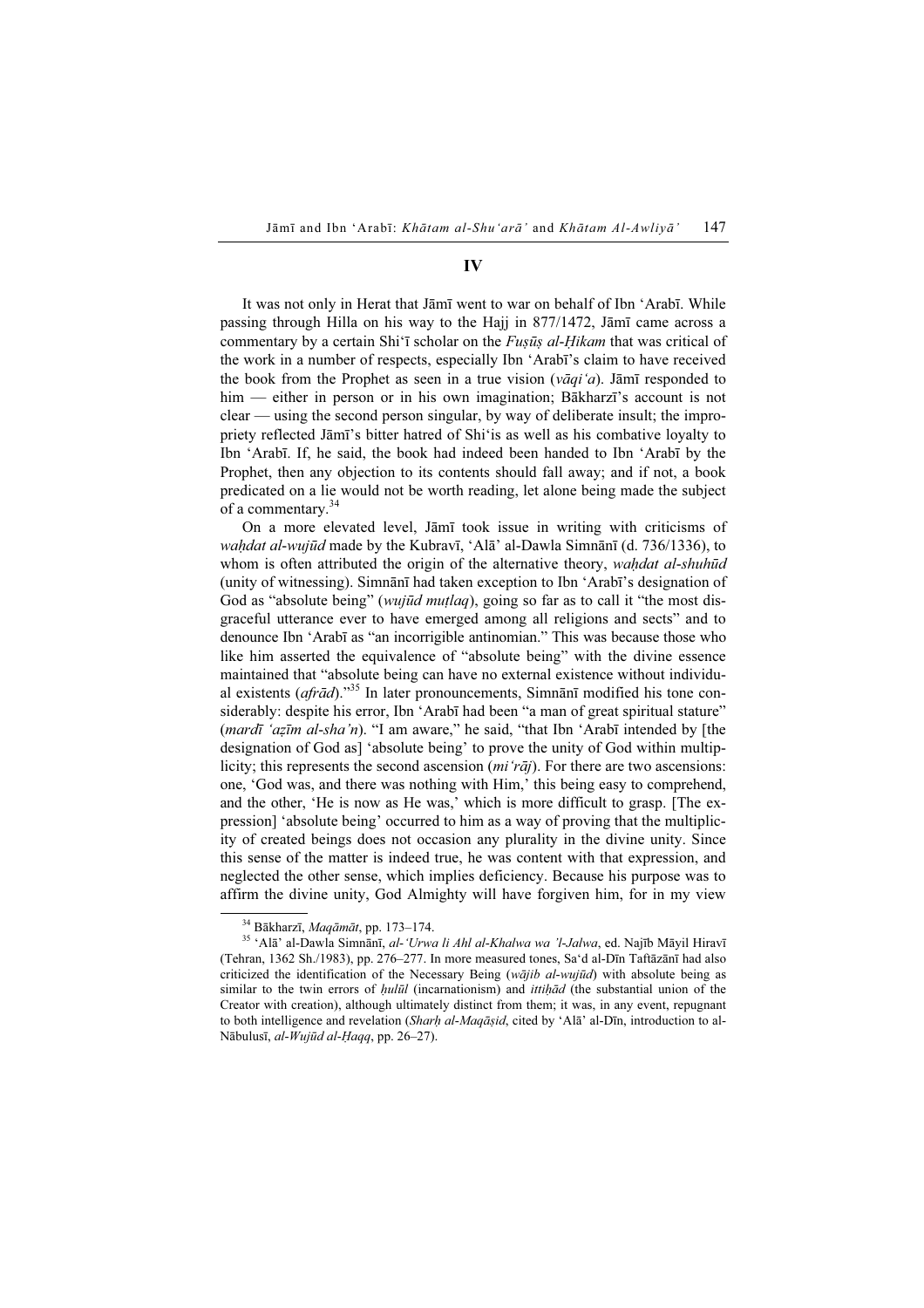whoever among the people of the *qibla* engages in *ijtihad* with respect to the divine perfection, even if he falls into error  $\dots$  will be among the saved."<sup>36</sup>

In his Nafaḥāt al-Uns, Jāmī first refutes these objections of Simnānī to Ibn 'Arabī and then cites the words in which he expressed them, a somewhat illogical procedure. Simnānī had failed, Jāmī claimed, to distinguish three aspects or concepts (*i'tibār*) of being: limited being (*wujūd muqayyad*), that is conditional on something; general being (wujūd ' $\bar{a}mm$ ), that is conditional on nothing; and absolute being, that is not conditional on anything. Simnānī had confused the third with the second, although Ibn 'Arabī had made clear that absolute being was conditional neither on limitation (taqayyud) nor generality ('umūm); the absoluteness of God's being is not to be understood as dependent on its opposite, limitation.<sup>37</sup> If Jāmī was aware of the severity of Simnānī's initial denunciation of Ibn 'Arabī, he chose to overlook it, for he included a respectful notice of him in the Nafaḥāt al-Uns, sparing him the discourtesy to which he had subjected the anonymous Shi'ī of Hilla.<sup>38</sup>

#### V

So much for the polemics, oral and written, in which Jāmī defended Ibn 'Arabī and fulminated against his detractors. Of greater long-term effect were, of course, the numerous writings in which he expounded the teachings of al-Shaykh al-Akbar, a fulfillment of his vow to bring them within reach of a broader readership. The earliest such venture was *Naqd al-Nuṣūṣ fī Sharh Naqsh al-Nuṣūṣ*, a commentary on Ibn 'Arabī's own digest of the *Fuṣūṣ al-Ḥikam*; some seventyfive manuscript copies of this work are extant in various libraries in Turkey, Iran, Pakistan and India, testimony surely to the lasting popularity of Jāmī's commentary and its superiority to ten or so competing works of similar content.<sup>39</sup> Nagd

<sup>&</sup>lt;sup>36</sup> Remarks reported by Iqbāl Shāh Sijistānī in his Chihil Majlis yā Risāla-yi Iqbāliyya, ed. Najīb Māyil Hiravī (Tehran, 1366 Sh./1987), pp. 189, 191–192. Concerning Simnānī's views on wahdat al-wujūd, see Hermann Landolt, "Der Briefwechsel zwischen Kāshānī und Simnānī über Waḥdat al-Wujūd," Der Islam, 50 (1973), pp. 29–81, and Seyed Shahabedin Mesbahi, The Reception of Ibn 'Arabī's School of Thought by Kubrawī Sufis, PhD thesis, University of California, Berkeley, 2009, pp. 107–149.<br><sup>37</sup> Jāmī, *Nafaḥāt al-Uns*, pp. 553–554. By way of supplementing this somewhat laconic

refutation of Simnānī's objections, reference may be made to the following entry by 'Abd al-Razzāq Kāshānī in his book of definitions: "the essence of the Real (al-Haqq = God) is being qua being; if you consider It thus, then It is the absolute; i.e., the reality that is with everything, not by way of conjunction, for other than pure being is sheer non-being, and how might there be conjoined to pure being that which depends upon it for its being and without which it is non-

being?" (Iṣṭilāḥāt al-Ṣūfiyya, ed. Muḥamad Kamāl Ibrāhīm Ja'far [Cairo, 1981], pp. 48–49).<br><sup>38</sup> Jāmī, *Nafaḥāt al-Uns*, pp. 441–445.<br><sup>39</sup> Osman Yahia, *Histoire et Classification de l'œuvre d'Ibn 'Arabī* (Damascus, 1964), pp. 255–256; William Chittick's English introduction to his edition of Naqd al-Nuṣūṣ fī Sharh Naqsh al-Nuṣūṣ (Tehran, 1977), p. xxii.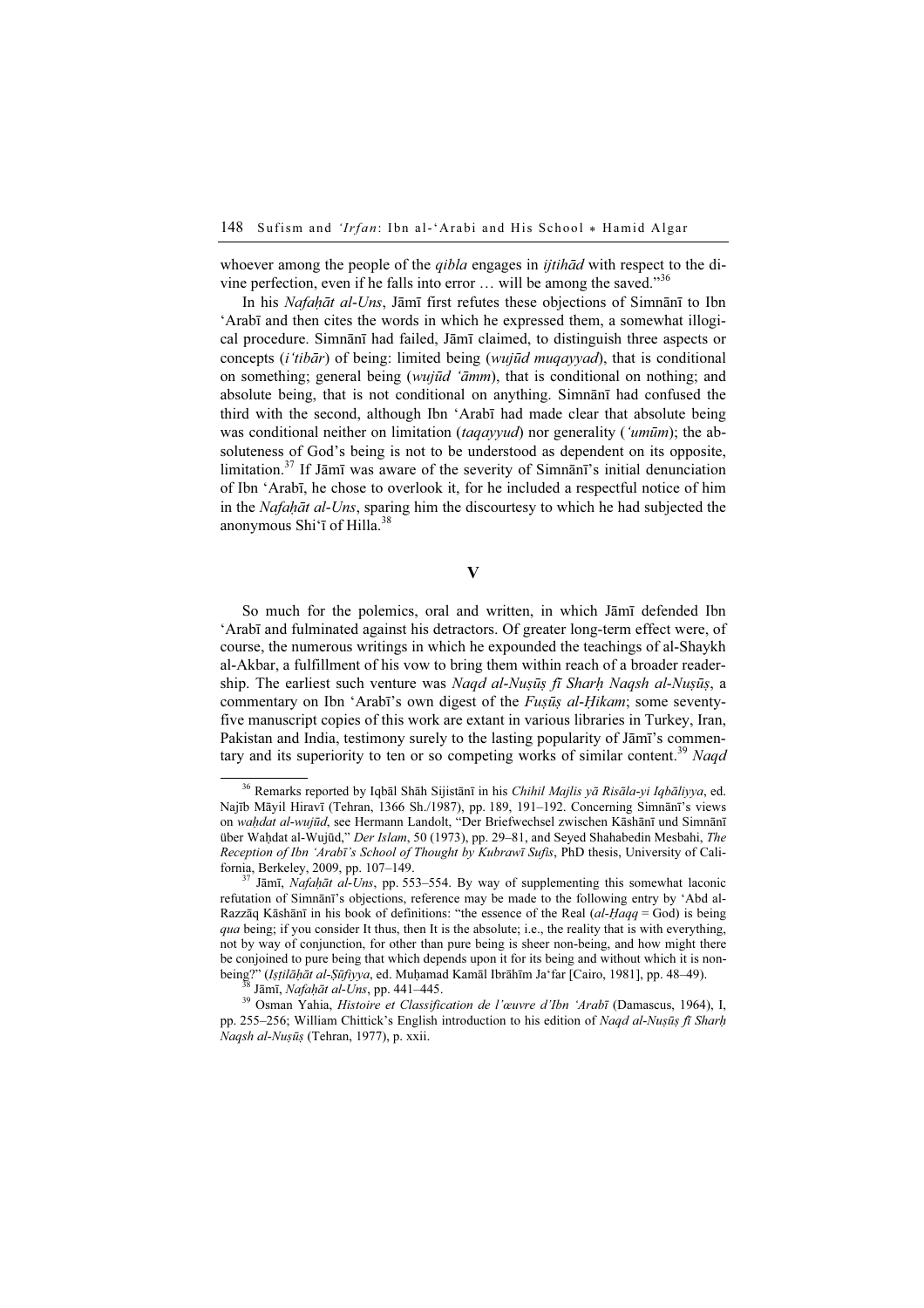al-Nuṣūṣ is essentially an anthology of comments and clarifications made by illustrious predecessors of Jāmī in the study of Ibn 'Arabī such as Ṣadr al-Dīn Qunavī, Sa'īd al-Dīn Farghānī (d. ca. 699/1299–1300), 'Abd al-Razzāq Kāshānī (d. 736/1335), and Dā'ūd Qayṣarī (d. 751/1350), as well as citations from both the *Fusūs al-Hikam* and the *al-Futūhāt al-Makkiyya*. Less expected, perhaps, is the occurrence of citations from poets and others not directly linked to Ibn 'Arabī and his school: Sanā'ī, 'Aṭṭār, Jalāl al-Dīn Rūmī, and Sulṭān Valad, among others. The purpose was, perhaps, implicitly to present Ibn 'Arabī as a culminating figure in the Sufi tradition, one who integrated into a single complex whole the fragmented insights of those who had preceded him.<sup>40</sup> Jami modestly and charmingly describes Nagd al-Nusūs as a muragga', a patched cloak worn by some Sufis as an outward token of their devotion to poverty.<sup>41</sup> The patchwork effect of the book is enhanced by the retention of the textual "scraps" it comprises for the most part in their original language, be it Arabic or Persian. Jāmī prefaces his work with a systematic discussion of eight key topics: the degrees and modes of existence; the first and second individuations (ta'ayyun $\bar{a}t$ ); the fixed archetypes; the world of the spirits; the imaginal world; the world of bodies; the Perfect Man; and the unicity of being.<sup>42</sup> It is no derogation of the *Naqd al-Nusus* to describe it as simultaneously autodidactic and pedagogical in nature: first Jāmī conveniently assembled in one volume material he had found useful in understanding the *Fusūs al-Hikam* and then he made it available to others aspiring to a fuller comprehension of that challenging text. $43$ 

It was not until much later, some two years before his death, that Jāmī composed his commentary on the *Fusūs al-Hikam* itself, the same that he promised to send Ahmad Lāla in Darvīshābād.<sup>44</sup> He recounts in his prologue that he had

<sup>40</sup> In somewhat similar vein, Jāmī affirmed on another occasion that had Abū Ḥāmid Ghazālī come later than Ibn 'Arabī, he would have adhered to his views, for he, too, was a proponent of waḥdat al-wujūd (Lārī, Takmila-yi Nafaḥāt al-Uns, p. 17).

For a fuller analysis of Jāmī's sources and the way in which he deploys them, see William Chittick's English introduction to his edition of Naqd al-Nuṣūṣ fī Sharḥ Naqsh al-Nuṣūṣ (Tehran, 1977), pp. xxiv–xxvii. It is worth remarking that the commentary on the Fusūs attributed to Khwāja Muhammad Pārsā (Sharh-i Fuṣūṣ al-Hikam, ed. Jalīl Misgarnizhād [Tehran, 1366 Sh./1987]) does not figure among the sources used by Jāmī for the *Naqd al-Nuṣūṣ*, an absence which may serve as evidence for the falsity of the attribution. See Najīb Māyil Hiravī's introduction to Rasā'il-i Ibn 'Arabī: Dah Risāla-yi Fārsī-shuda (Tehran, 1367 Sh./1988), pp. xxi– xxviii, and Misgarnizhād's rejoinder, reasserting the attribution, "Barrasī-yi Shurūḥ-i Fārsī-yi Fuṣūṣ al-Ḥikam va Ta'ammul dar Ṣiḥḥat-i Intisāb-i Shurūḥ ba Shāriḥīn," Ma'ārif, 8:2 (Mur-

dād–Ābān 1370/August–November, 1991), pp. 41–49.<br><sup>41</sup> Text of *Naqd al-Nuṣūṣ fī Sharḥ Naqsh al-Nuṣūṣ*, p. 18.<br><sup>42</sup> William Chittick summarizes Jāmī's exposition in this work of the *insān al-kāmil* in his article, "The Perfect Man as the Prototype of the Self in the Sufism of Jāmī," Studia Islamica, 49 (1979), pp. 135–157.

 $43$  Lari was perhaps the first to benefit from the work; he recalls that Jamī had him study it and prepare his own copy for Jāmī to certify (Takmila-yi Nafaḥāt al-Uns, p. 1).<br><sup>44</sup> 'Abd al-Raḥmān Jāmī, Sharḥ Fuṣūṣ al-Ḥikam, ed. 'Alī al-Ḥusaynī al-Darqāwī (Beirut,

<sup>2004).</sup>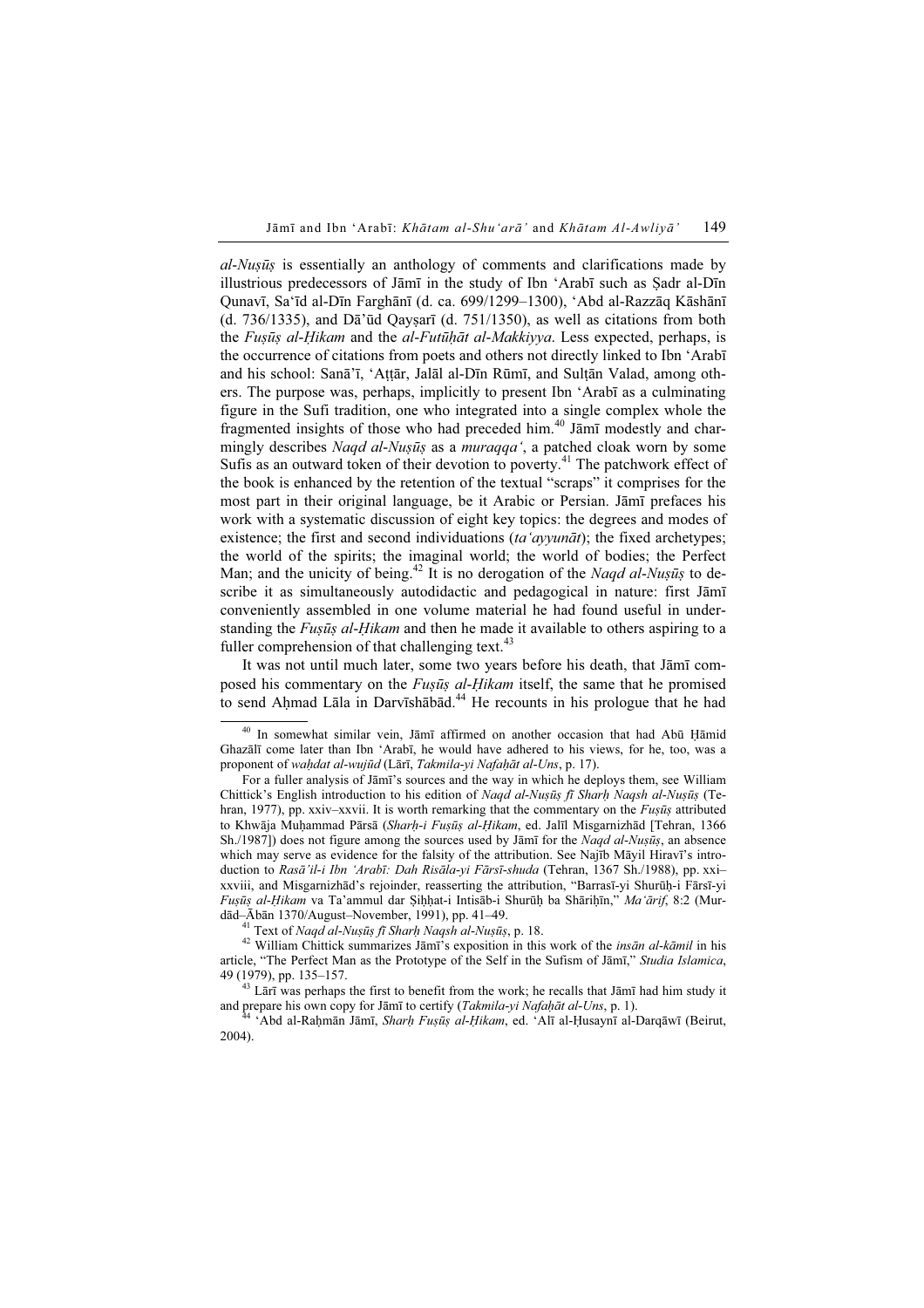never found a master able fully to explain the difficulties of the text; he therefore continued to study all the available commentaries, reverting to them time and again in order to choose from the possibilities they offered that which seemed most satisfactory. His own commentary, then, represented a judicious digest of the views of his predecessors, enriched by insights received in moments of spiritual inspiration.<sup>45</sup> The method he followed was then essentially the same as that employed in Naqd al-Nuṣūṣ fī Sharh Naqsh al-Nuṣūṣ, the chief point of difference being an avoidance of theoretical digressions and a primary concern with elucidating the immediate meaning of each sentence in the original text. Although dependent on its predecessors to a considerable degree, this late work of Jāmī succeeded in establishing itself among the most authoritative commentaries on the Fuṣūṣ al-Ḥikam. It is a significant measure of Jāmī's lifelong dedication to Ibn 'Arabī that his final, as well as his earliest, work in prose was devoted to the analysis of *Fusūs al-Hikam*.

A further exposition of the teachings of Ibn 'Arabī, this time in a comparative setting, is to be found in Jāmī's al-Durrat al-Fākhira fī Tahqīq Madhāhib al-Şūfiyya wa al-Mutakallimīn wa al-Ḥukamā' al-Mutaqaddimīn.<sup>46</sup> He wrote this concise treatise in response to a request from Fatih Sultan Mehmed for an adjudication *(muhākama)* of the partially conflicting views on eleven key matters of doctrine espoused by the Sufis, the theologians, and the philosophers; he completed it in 886/1481, but by the time a copy arrived in Istanbul, the learned Ottoman conqueror had died.<sup>47</sup> Somewhat reminiscent of Jāmī's Naqd al-Nuṣūṣ, much of the material contained in al-Durrat al-Fākhira consists of quotations from or paraphrases of works representing each of the three tendencies; a reasonable procedure, given that Jāmī's task was *muhākama*. The principal theological texts cited are the *Sharh al-Mawāqif* of Sharif al-Dīn Jurjānī and the *Sharh*  $al-Maq\bar{a}sid$  of Sa'd al-Dīn Taftāzānī, while the philosophers are represented by Nasīr al-Dīn Tūsī with his *Sharh al-Ishārāt*. The Sufis called to witness include not only Ibn 'Arabī himself, with citations from al-Futūḥāt al-Makkiyya, but also two prominent representatives of his school: Ṣadr al-Dīn Qunavī, represented by

al-'Uthmāniyya (Beirut, 1395/1975), pp. 159–160. Ṭāshkubrīzāda writes that only six questions were at issue, but if five other matters derived from the six be added, the total is indeed eleven; see Heer's introduction to *The Precious Pearl*, p. 27, notes 2 and 4. Although Jāmī's principal courtly affiliations were with the Timurids of Herat, the respect shown him by the Ottomans was equally significant, for it outlasted both his life and that of the Timurids, and much of his legacy became permanently integrated into the curriculum of Ottoman scholarship.

<sup>45</sup> Ibid., p. 39.

 $^{46}$ Nūr al-Dīn 'Abd al-Raḥmān Jāmī, al-Durrat al-Fākhira fī Taḥqīq Madhāhib al-Ṣūfiyya wa al-Mutakallimīn wa al-Ḥukamā' al-Mutaqaddimīn, ed. Nicholas Heer and 'Alī Mūsavī Bihbahānī (Tehran, 1358 Sh./1979); translated by Nicholas Heer as The Precious Pearl (Albany, NY, 1979). Lārī loyally wrote a commentary on this work; text in al-Durrat al-Fākhira, pp. 67–113; translation in *The Precious Pearl*, pp. 115–151.<br><sup>47</sup> See Ţāshkubrīzāda (= Taşköprüzade), *al-Shaqā'iq al-Nu'māniyya fī 'Ulamā' al-Daulat*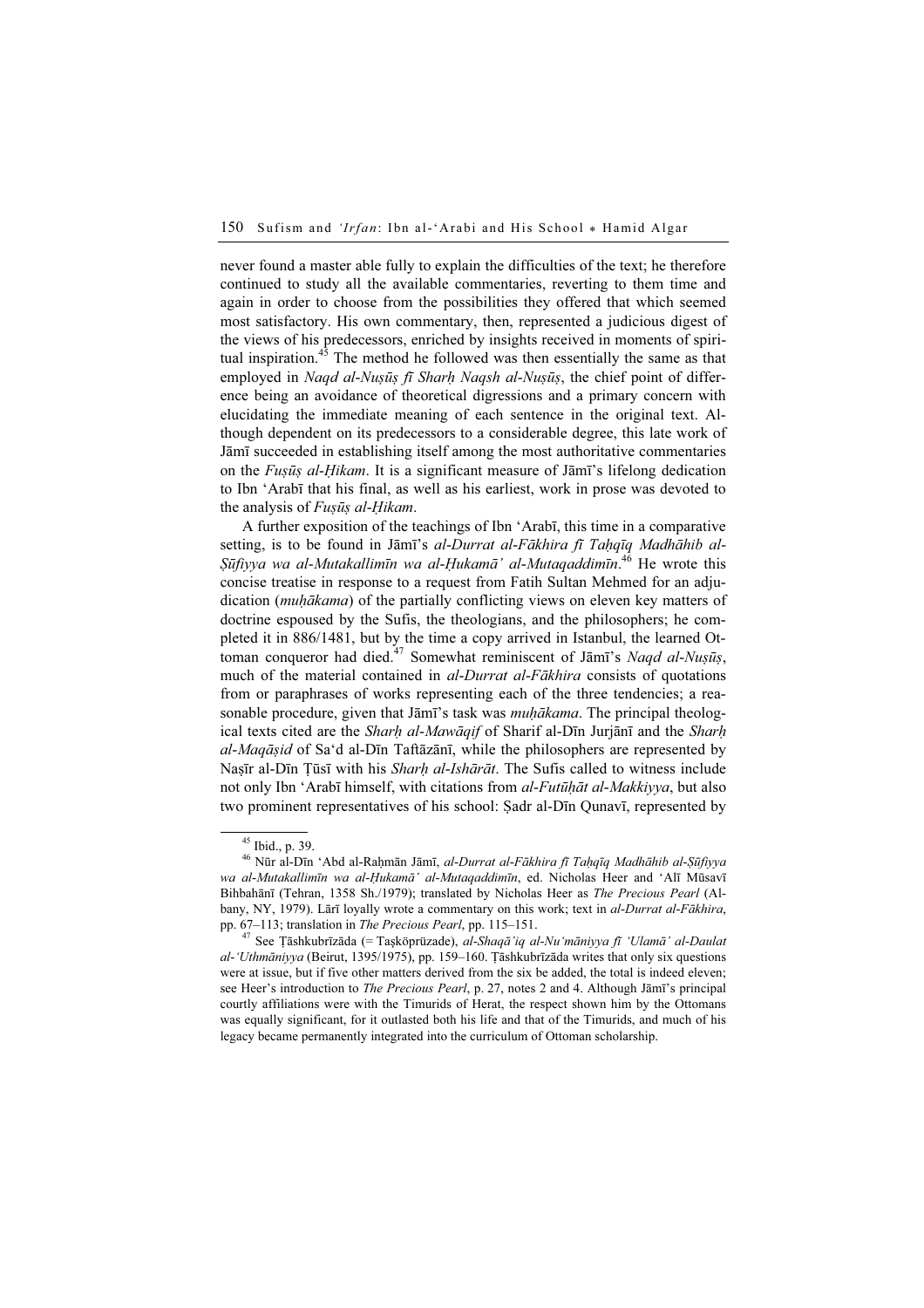quotations from his Kitāb al-Nuṣūṣ fī Tahqīq al-Tawr al-Makhṣūṣ, a dense work in twenty-two short chapters on *wahdat al-wujūd*; and Dā'ūd Qaysarī, with extracts from Maṭla' Khuṣūṣ al-Kilam fī Ma'ānī Fuṣūṣ al-Ḥikam, a commentary on the Fusūs al-Hikam. From this choice of material, it is plain that for  $J\bar{a}m\bar{b}$  — at least in this context — the term  $al-Sūfivya$  was essentially identical with the school of Ibn 'Arabī. At issue in the work is primarily the question of being: whether identical to the divine essence or superadded to it. From this ineluctably derive further questions such as the nature of the divine attributes and their relation to the essence; the nature of God's knowledge, will, power, and speech; and the degree to which the voluntary acts of humans occur through their own power. Although adherence to the ordering of the three groups mentioned in the title of the work would have mandated otherwise, Jāmī first reviews the opinions of the theologians and the philosophers before expounding the position of the Sufis; this he presents as rationally superior to the competing doctrines, even while deriving ultimately from "disclosure and direct vision" (al-kashf wa al-'ayān), a decisive and autonomous source of knowledge.<sup>48</sup>

Jāmī also takes issue with the theologians — primarily Sa'd al-Dīn Taftāzānī and Fakhr al-Dīn Rāzī, although neither of them is named — in a brief treatise entitled Risāla fī al-Wujūd. He uses purely rational argumentation to demonstrate that were absolute existence *(al-wujūd al-mutlaq)* not to exist externally as well as in the mind, nothing would exist at all; that consequent being manifestly false, the antecedent must also be false.<sup>49</sup>

Among Jāmī's scholarly writings devoted to the exposition and vindication of Ibn 'Arabī's teachings, mention may finally be made of his commentary on Sūrat al-Fātiḥa. Incomplete, and dating therefore probably from the closing months of his life, it consists essentially of an analysis of the cognate divine names, alrahmān and al-rahīm, as they occur not only in the basmala but also in the third  $\bar{a}$ ya of the sūra. Jāmī suggests that God is al-rahmān with respect to His selfmanifestation in the forms of the archetypes, described by Ibn 'Arabī as "the most holy overflowing" (al-fayd al-aqdas); while with respect to the individuation (ta'ayyun) of other entities, He is al-rahīm.<sup>50</sup>

<sup>&</sup>lt;sup>48</sup> See, for example, the demonstration that God's existence is identical with His essence  $(al-Durrat \, al-Fākhira$ , pp. 2–26).

<sup>&</sup>lt;sup>49</sup> Risāla fī al-Wujūd, ed. by Nicholas Heer and translated by him as "Al-Jāmī's Treatise on Existence", in Parviz Morewedge, ed., Islamic Philosophical Theology (Albany, NY, 1975),

pp. 223–256.<br><sup>50</sup> Sajjad Rizvi, "The Existential Breath of *al-raḥmān* and the Munificent Grace of *al*rahīm: The Tafsīr Sūrat al-Fātiha of Jāmī and the School of Ibn 'Arabī," Journal of Our'anic Studies, 8:1 (2006), pp. 75–76.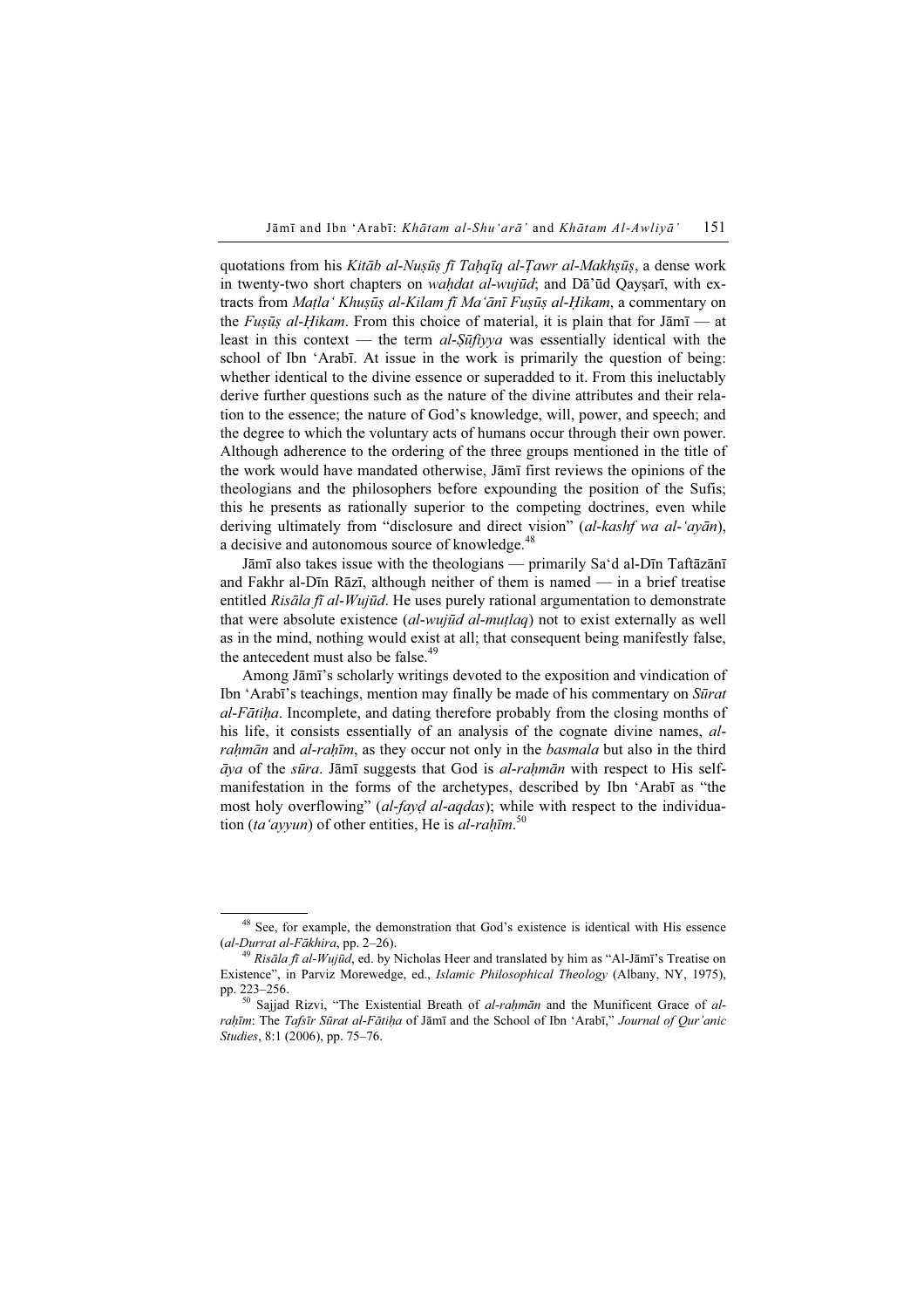## VI

More generally accessible and aesthetically attractive than these products of pure erudition are the writings in which Jāmī deploys his literary and poetic genius in expounding the teachings and concepts of Ibn 'Arabī. Foremost among those works is the Lavāyih ("Flashes"), written perhaps in  $870/1465$  and dedicated to a ruler or governor of Hamadan.<sup>51</sup> As implied by the title, the work comprises a series of thirty-six discrete meditations of varying length, expressed in a mixture of rhymed prose and verse. It treats of topics such as the relation of the divine attributes to the Essence (no. 15), the plurality of the modes of the Essence and their "inclusion" (*indirāj*) within Its unity (no. 19), and the connection between degrees of existence and degrees of knowledge (no. 33). As in Naqd al-Nuṣūṣ, Jāmī cites previous authorities on the doctrines of Ibn 'Arabī, above all Sadr al-Dīn Qunavī, as well as Ibn 'Arabī himself; and as in *al-Durrat al-Fākhi*ra, Jāmī finds occasion to criticize both the theologians and the philosophers, finding their views inferior to the insights of the Sufis. The tone and method of the Lavāyih are, however, distinctly poetic and emotive, not didactic or polemical.

The quatrains that make up the poetic component of the  $Law\bar{a}yih$  are generally appended to the end of each section and serve to summarize it. The relationship between poetry and prose is the exact opposite in the case of his *Sharh-i*  $Rub\bar{a}$ 'īyāt: here, the quatrains come first, forty-eight in number, and they are each followed by an average of one page of commentary. Jāmī explains at the outset that insights obtained by "disclosure" (kashf) and "taste" (dhawq) cannot be adequately conveyed in verse, given the restraints imposed by the demands of metre and rhyme; hence the need for elucidation in prose.<sup>52</sup> Given this insufficiency of the quatrains, it may be supposed that they are primarily mnemonic in purpose. As in the case of the Lavāyih, the prose component of the Sharh-i  $Rub\tilde{a}$  ivalidation rather than scholarly nature. Each quatrain expresses concisely some theme of gnosticism or metaphysics, the point of departure being waḥdat al-wujūd.

Similarly compounded of prose and verse are two commentaries Jāmī wrote on the works of others: Lavāmi' ("Gleams"), on the celebrated wine poem of Ibn al-Fāriḍ (d. 633/1235);<sup>53</sup> and *Ashi'at al-Lama'āt* ("Rays from the Flashes"), on the Lama'āt of Fakhr al-Dīn Irāqī (d. 688/1289). Both of these address themselves primarily to the theme of love (*'ishq*) as articulated by Ibn 'Arabī and his

 $51$  Lavāyiḥ, ed. and translated by Yann Richard as Les Jaillissements de Lumière (Paris,

<sup>1982).&</sup>lt;br>52 'Abd al-Raḥmān Jāmī, *Sharḥ-i Rubā'ıyāt*, in *Majmū'a-yi Munlā Jāmī* (Istanbul, 1309/1891), reprinted as Seh Risāla dar Taşavvuf with an introduction by Īraj Afshār (Tehran, 1360 Sh./1981), p. 43.<br> $^{53}$  Contained in *Majmū'a-yi Munlā Jāmī*, pp. 103–189.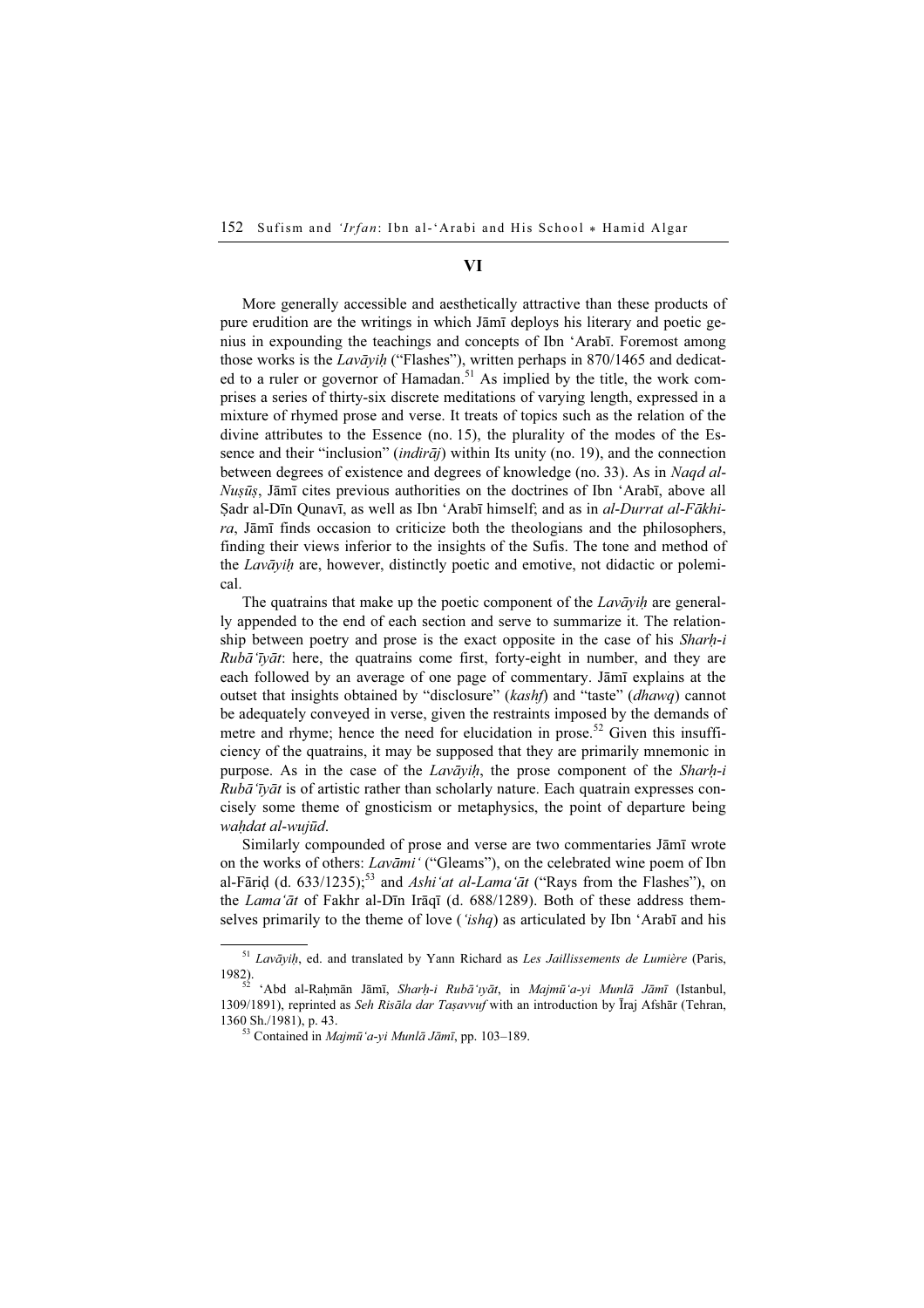school, but the connection to him is closer in the latter work. For, as Jāmī reminds the reader in his introduction, 'Irāqī studied the *Fusūs al-Hikam* with none other than Ṣadr al-Dīn Qunavī; the Lama'āt, "a mound of jewels in verse and in prose, subtleties conveyed in Arabic and Persian," are a summary of what he was able to learn from him. The work had earned 'Irāqī a widespread condemnation that initially dissuaded Jāmī from studying it, he admits, until he was persuaded to compare the available manuscripts and weed out erroneous matter. It was then that he realized that each page was inscribed with subtle truths, many of which he could not fully comprehend. He turned to the commentaries that had been written on the *Lama* 'at, but none was of any assistance. He therefore decided to compile his own commentary on the work, "in order to correct its phrases and clarify its allusions," drawing for the purpose on the writings of both Qunavī and Ibn 'Arabī. And, insofar as those textual sources were supplemented by the enlightenment he derived from the luminous words of 'Irāqī, he decided to entitle his work, "Rays from the Flashes."<sup>54</sup> This statement of purpose is reminiscent of Jāmī's goal and method in Naqd al-Nuṣūṣ fī Sharh Naqsh al-Nuṣūṣ: the aim in both cases is to instruct first himself and then others. The style of the Ashi'at al-Lama'āt is, however, markedly different, reflecting the poetic, and occasionally ecstatic, temperament of 'Irāqī.

The bulkiest component of Jāmī's prodigious output consists of his poetry: hundreds of *ghazals*, organized in three successive *dīvāns*, and seven *masnavīs*, grouped together under the title of *Haft Awrang*. Given the nature and purpose of the ghazal, it is naturally 'ishq in its two varieties, haqīqī and majāzī, that predominates among the themes expressed in Jāmī's *dīvāns*. But '*ishq* is also invoked as the ultimate cause of creation, as in the *ghazal* that begins:

O Eternal One, appearing in the form of the [fixed] archetypes / sometimes The manifest, at others, the locus of manifestation.

In essence, the manifest and the locus of manifestation are one/ but the mind deems each separate from the other.

Love is without form, but, enamored of form, / it overpowered it and took on the garment of form.<sup>55</sup>

Noteworthy here is the invocation of Ibn 'Arabī's "fixed archetypes" (al $a'y\bar{a}n$  al-th $\bar{a}b$ tia), the first form in which the Divine Reality impelled by 'ishq' manifests Itself.

Also replete with the concepts of Ibn 'Arabī are the first three lines of the following *ghazal*:

<sup>&</sup>lt;sup>54</sup> Ashi'at al-Lama'āt, ed. Hādī Rastigār Muqaddam Gawharī (Qum, 1383 Sh./2004), pp. 26–27. Jāmī reveals himself here to be an editor — perhaps even a censor — as well as a commentator, entitled to delete matter he found objectionable. <sup>55</sup> Jāmī, Fātiḥat al-Shabāb in Dıvānhā-yi Sehgāna, ed. A'lā Khān Afṣaḥzād (Tehran, 1378

Sh./1999), I, p. 724.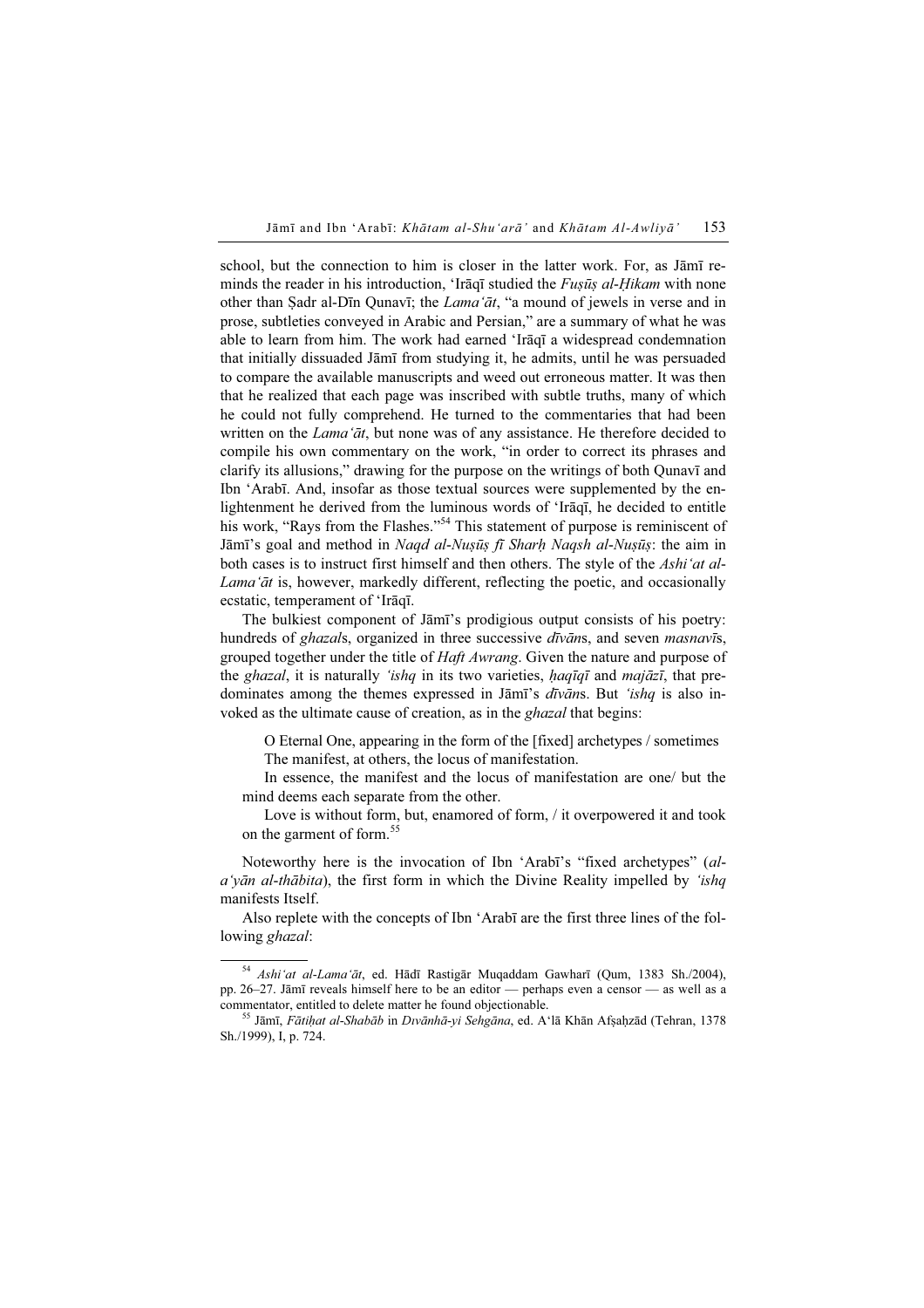God/Reality (*Haqq*) is the sun and the world like unto a shadow, o heart / "Have you not looked unto your Lord, how He lengthens the shadow?" (Qur'ān, 25:45).

The existence of the shadow and sun is one in reality / although the mind may not grasp this.

Yes, the sun is titled shadow / when from the realm of pure luminosity it begins its descent.<sup>56</sup>

All three lines reflect Akbarī themes. The first line describes the cosmos as a mere shadow (*zill*) of the divine sun; the second is a concise expression of wahdat al-wujūd, using the same imagery as the first; and the third alludes to the degrees of existence (*marātib al-wujūd*) that result from the "descent" ( $nu\bar{z}$ *ūl*) of God/Reality from the realm of the absolute.

As for Jāmī's masnavīs, it is primarily in the longest and most heavily didactic of them, *Silsilat al-Dhahab*, that the concepts and terminology of Ibn 'Arabī are to be encountered. Among numerous instances, the following lines of intermingled Persian and Arabic verse expounding wahdat al-wujūd may be noted:

O clearly manifest and luminous One / who is present other than You in men's souls and upon the horizons [an allusion to Qur'ān, 41:53]?

Nothing exists in the cosmos other than You / You are the sun of early morning, and other than You, the shadow of afternoon.

When light descends from its absolute state / "shadow" or "shade" is the name given to it.

The two worlds are a shadow, You are the light / You it is that gives the shadow appearance.

Both this world and the next are pure form; You are the meaning / without You, no form has existence.<sup>57</sup>

Jāmī rarely mentions Ibn 'Arabī by name in his poetry. Two exceptions are to be found in *Silsilat al-Dhahab*. The first describes his experience while travelling eastwards of an overwhelming love that lacked a particular object and was therefore universal in scope:

The elder of tawhīd [i.e., wahdat al-wujūd], Shaykh Muḥyi al-Dīn / sun in the firmament of unveiling and certainty,

Relating what he experienced by way of taste  $(dhawq)$  / and set forth in the Futūḥāt al-Makkiyya

Declares that "when travelling from Morocco to Damascus / a powerful onset of love *(jadhba-yi 'ishq)* grasped the breast of my soul.

<sup>56</sup> Ibid., p. 547.

<sup>57</sup> Nūr al-Dīn 'Abd al-Raḥmān b. Aḥmad Jāmī, Masnavī-yi Haft Awrang, eds. Jābulqā Dād- 'Alī Shāh, Aṣghar Jānfidā, Ṭāhir Aḥrārī, and Ḥusayn Aḥmad Tarbiyat (Tehran, 1378 Sh./1999), I, p. 179.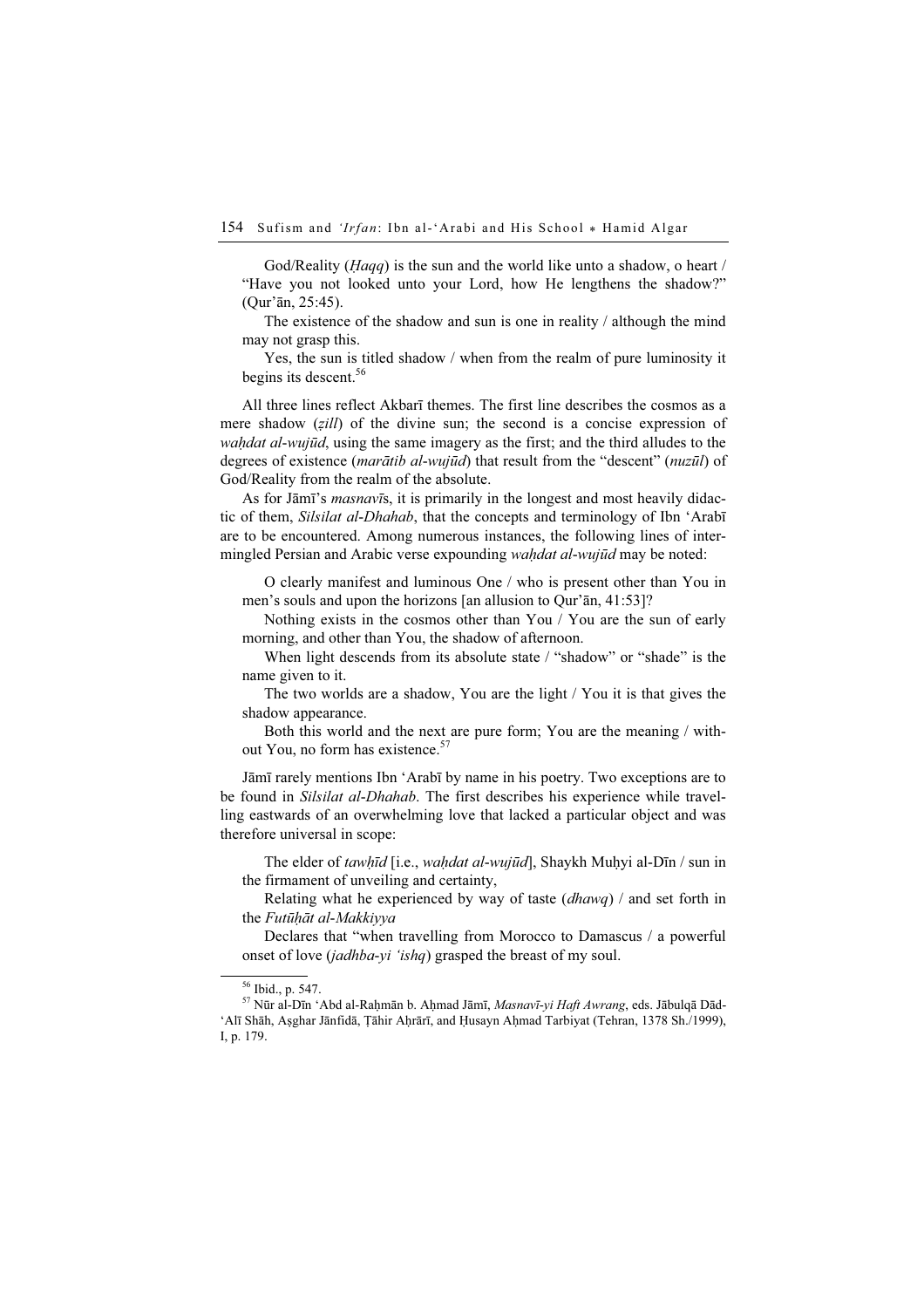Love kindled a fire in my heart / so that smoke arose from my whole being.

But in no way at all / did it point in a given direction.

Love raised its banner unto the Pleiades / but of a beloved, no name and no trace!"<sup>58</sup>

Jāmī also includes in Silsilat al-Dhahab a lengthy paraphrase of one of Ibn 'Arabī's treatises, Ḥilyat al-Abdāl wa mā yaẓharu 'anhā min al-ma'ārif wa alahwāl.<sup>59</sup> Ibn 'Arabī recounts that a certain 'Abd al-Majīd b. Salama once miraculously inserted himself through a closed door in order to enjoin on him four practices deemed necessary for spiritual progress: silence (al-samt); isolation (al-'uzla); hunger  $(al-i\bar{u}$ '); and the keeping of night vigils  $(al-sahar$ ); they were all to be found, the visitor informed him, in the *Qūt al-Qulūb* of Abū Țālib al-Makkī.<sup>60</sup> After delivering his message, he exited by the same miraculous means. Jāmī changes the arrangement by first discussing isolation at considerable length, describing three categories of recluses, in ascending order of excellence: those who wish to shield themselves from the evil of their fellow beings, elite and commonalty alike; those who desire on the contrary to protect others from the evil they might inflict on them; and those whose desire is to enjoy the undisturbed company of God.<sup>61</sup> He then invokes Ibn 'Arabī as "the leader of those aware of the mystery of non-being / the pole of the truth, the author of *Fusūs al-Hikam*," before proceeding to an exposition, at very great length, of silence, hunger and night vigils, interspersed with Hadith, anecdotes of Sufis past and present, criticisms of contemporary society, and doctrinal digressions. $62$ 

<sup>&</sup>lt;sup>58</sup> Jāmī, *Masnavī-yi Haft Awrang*, I, p. 288.<br><sup>59</sup> Ibn 'Arabī, *Ḥilyat al-Abdāl*, edited and translated as *The Four Pillars of Spiritual Trans-formation* by Stephen Hirtenstein (Oxford, 2008).

<sup>&</sup>lt;sup>60</sup> Ḥilyat al-Abdāl, text, p. 4; translation, pp. 31–32. See Abū Ṭālib al-Makkī, Qūt al-Qulūb fī Mu'āmalāt al-Maḥbūb (Cairo, 1381/1961), I, pp. 194–205. An earlier author, the Kubravī Shaykh Abū al-Mafākhir Yaḥyā Bākharzī (d. 736/1335), acknowledged Hilyat al-Abdāl as a source for his Persian handbook of Sufi practices, Awrād al-Aḥbāb va Fuṣūṣ al-Ādāb (ed. Īraj Afshār [Tehran, 1358 Sh./1979], p. 357). Somewhat later, a complete translation of the treatise was made by an anonymous scholar (included by Najīb Māyil Hiravī in his collection, Rasā'il-i Ibn 'Arabī: Dah Risāla-yi Fārsī-shuda [Tehran, 1367 Sh./1988], pp. 3–19). Awareness of these antecedents may have prompted Jāmī to incorporate the contents of the *Hilyat al-Abdāl* in his Silsilat al-Dhahab.<br><sup>61</sup> Jāmī, *Masnavī-yi Haft Awrang*, I, pp. 159–167.<br><sup>62</sup> Ibid., pp. 167–201. For a systematic examination of Akbarī themes in Jāmī's poetry, see

Sūsan Āl-i Rasūl, 'Irfān-i Jāmī dar Majmū'a-yi Āsārash (Tehran, 1383 Sh./2004), a most useful work. Less helpful is Muḥammad Ismā'īl Muballigh's Jāmī va Ibn 'Arabī (Kabul, 1343 Sh./1964), for the author is at pains throughout to find parallels with European philosophers.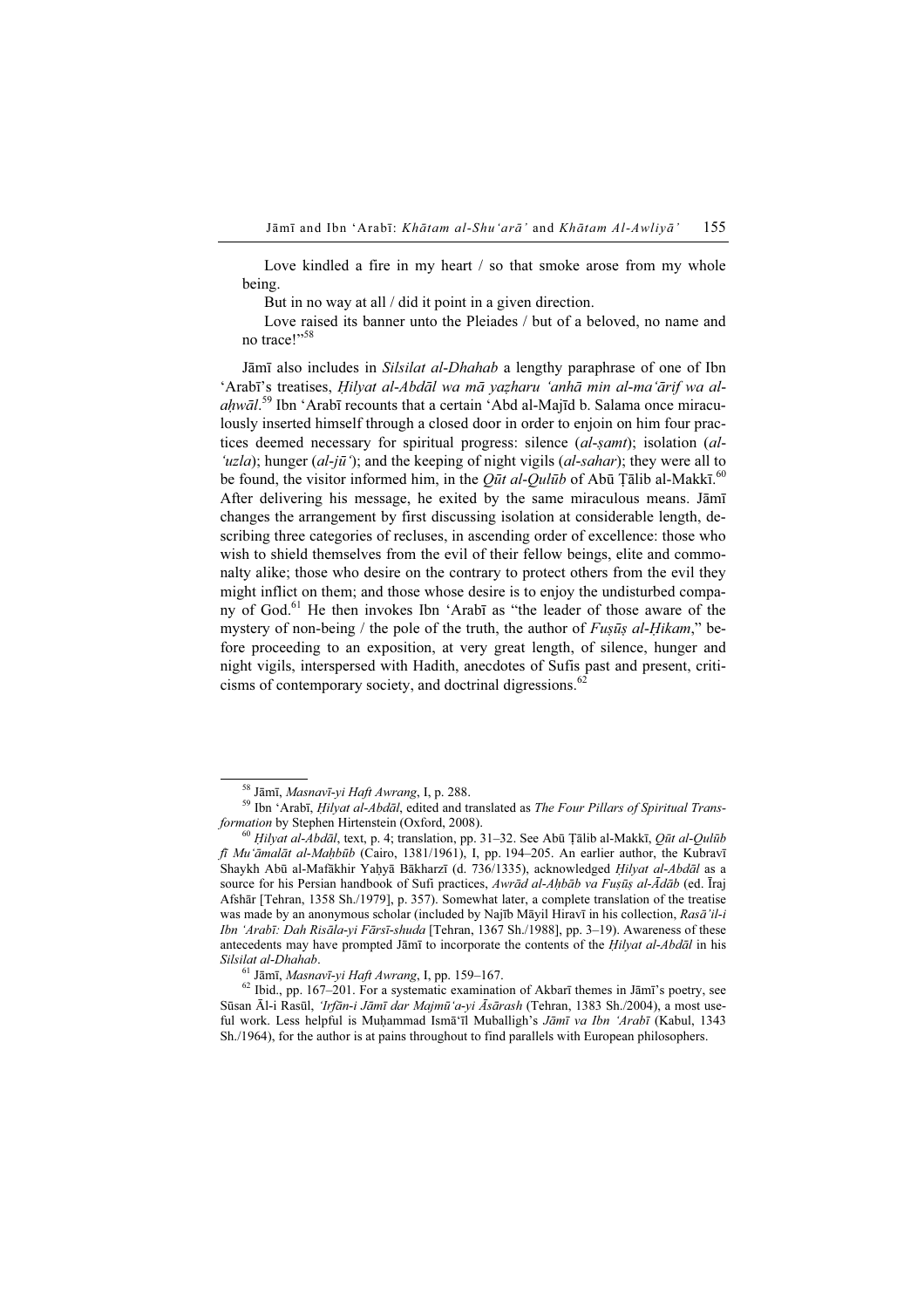#### VII

Jāmī once compared the stature of Ibn 'Arabī among the Arabs to that of Mawlānā Jalāl al-Dīn Rūmī among the Persians ('*ajam*); both were culminating figures whose writings, inspired by mystical states, presented challenges to the conscientious reader. $63$  The ethno-linguistic dichotomy this suggests is, however, questionable, for if the legacy of Rūmī was confined essentially to the Turkic and Persian worlds, that of Ibn Arabī became universal in a process of diffusion that was due in large part to Jāmī himself. He was by no means the first commentator on the *Fuṣūṣ al-Hikam* in the Persianate world, and he acknowledges a debt to his predecessors both in the Naqd al-Nuṣūṣ and in the Sharh Fuṣūṣ al-Ḥikam. Nonetheless, the large number of manuscripts of both works preserved in the libraries of Bosnia, Turkey, Iran, Pakistan, India and elsewhere, is testimony to their lasting influence and to Jāmī's posthumous success in fulfilling the pedagogical goals he had set himself.<sup>64</sup> In his own lifetime, he taught the Risālat  $al-Wujiid$  to his nephew, Mullā Muhammad Amīn, and from him went forth a chain of authorizations ( $ij\bar{a}z\bar{a}t$ ) to teach it that reached Ibrāhim al-Kūrānī (d. 1101/1690) in Mecca.<sup>65</sup> Treatises such as the *Lavāyih* were frequently copied and made the object of commentaries. The Nafaḥāt al-Uns, with its exaltation of Ibn 'Arabī and criticisms of his adversaries, became the basis for later hagiographical compositions, especially in Central Asia and the Indian Subcontinent, and it was translated into both Ottoman and Chaghatay Turkish as well as Arabic. And as for his poetic corpus, suffused as it was with prominent themes of Ibn 'Arabī's teaching, it remained an object of study, admiration and imitation for many centuries, most particularly in the Ottoman realm; significant in particular is the case of Lāmi'ī (d. 939/1531) often designated as the "Jāmī of the Ottomans"; he, too, was a Naqshbandī. Relevant, too, is that when printing presses began operating in the Muslim world, first with the use of lithography and then with fixed type, the works of Jāmī were often among those chosen for publication, both in the Indian Subcontinent and the Ottoman realm.

Such, indeed, was the reach of Jāmī's lasting influence that it extended even to China and the Malay world, mediated to the former via Central Asia and to the latter via India and Thailand. Some time in the late seventeenth or early eighteenth century, the Chinese scholar P'o Na-chi'h (otherwise known as She Yünshan), produced a translation of the Ashi'at al-Lama'āt under the title Chao-yüan pi-chüeh ("The mysterious secret of the original display"), deleting matters deemed not relevant to Chinese readers.<sup>66</sup> Possibly in the middle of the eighteenth century, another Chinese scholar, Liu Chih, produced a version of the  $Law\bar{a}vih$  under the

<sup>&</sup>lt;sup>63</sup> Bākharzī, *Maqāmāt*, p. 90.<br><sup>64</sup> For a partial list of manuscripts, see Osman Yahia, *Histoire et classification de l'œuvre d'Ibn 'Arabī*. I. p. 247.

<sup>&</sup>lt;sup>65</sup> Nicholas Heer's introduction to *Risāla fī al-Wujūd*, p. 232.<br><sup>66</sup> Sachiko Murata, *Chinese Gleams of Sufi Light* (Albany, NY, 2000), p. 33.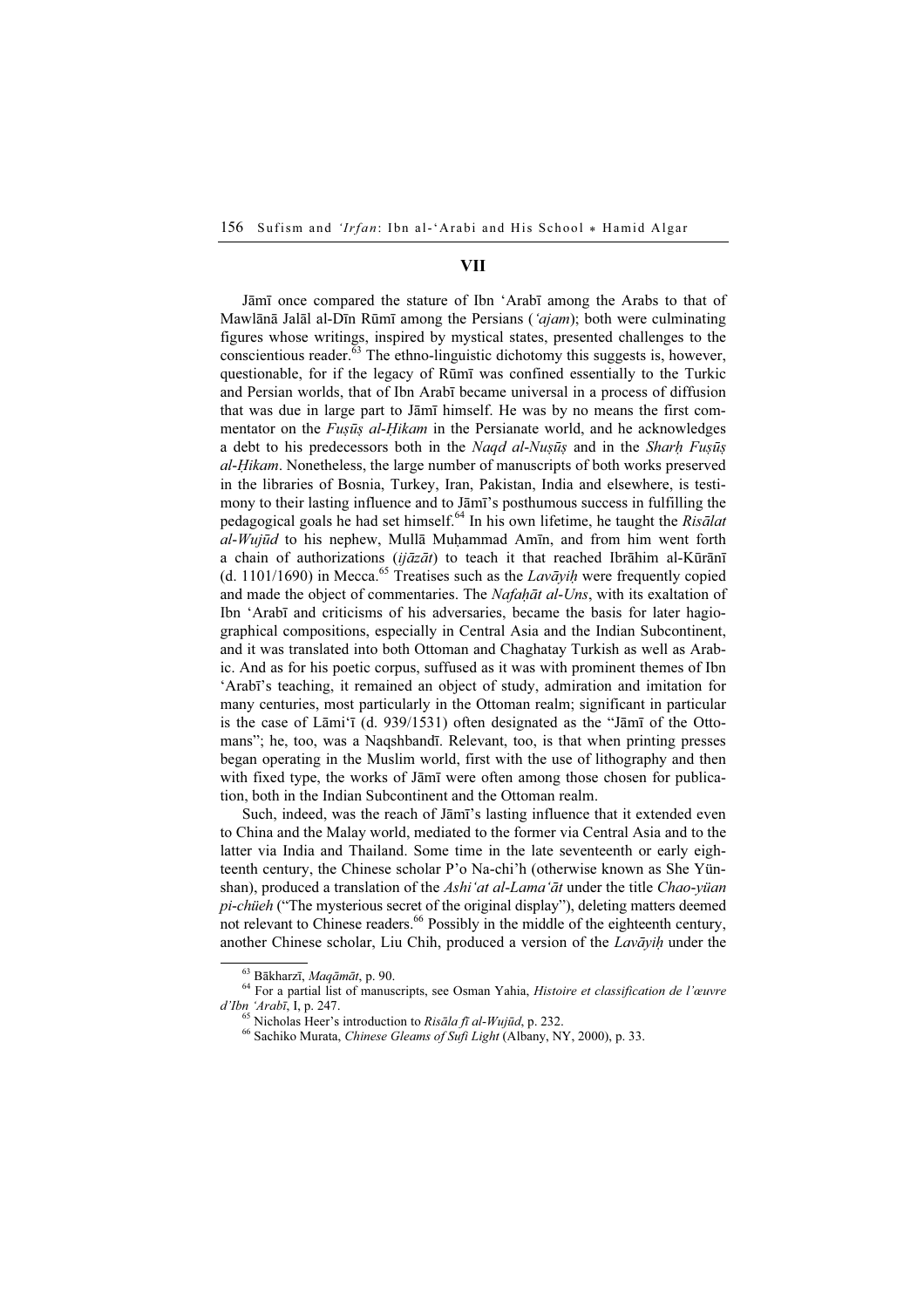title Chen-ching chao-wei ("Displaying the concealment of the real realm"); for whatever reason, he chose to omit the poems that are an important component of the original text.<sup>67</sup> Some time in the late sixteenth or early seventeenth century, Hamza Fansuri, commonly regarded as the foremost Malay Sufi poet, is said to have learned Persian directly from Iranian merchants resident in Ayutya, capital of Thailand at the time. His works are replete with allusions or direct references to Persian Sufi texts, including the  $Lav\bar{a}v\bar{i}h$  of Jāmī.<sup>68</sup> Nūr al-Dīn al-Rānīrī (d. 1068/1658), a Malay Sufi who took issue with Hamza Fansuri on several matters, was no less indebted to Jāmī than his opponent; he included in his Jawāhir al- 'ulūm fī Kashf al-Ma'lūm citations from no fewer than six of his works.<sup>69</sup>

## VIII

Some two hundred years after the death of Jāmī, 'Abd al-Ghanī al-Nābulusī (d. 1143/1731), one of the principal devotees of Ibn 'Arabī in the Ottoman world, declared in a line of verse that "He [Ibn 'Arabī] was the Seal of the Saints for his age / this, you can confirm if you read the  $Fus\bar{u}s$ .<sup>"70</sup> Far more recently, an Iranian scholar at the University of Mashhad proposed in somewhat similar vein that if Ibn 'Arabī is to be regarded at all as "Seal of the Saints," it is only in a provisional, not a terminal sense, for the perpetuation of *vilāyat* ("saintship") is a condition for the continued existence of the universe. The ultimate seal, the one in whose person *vilāyat* will be brought to an end and with it all the worlds, can therefore be only the Ṣāhib al-Zamān, the Twelfth Imam of the Prophet's household whose emergence from occultation is awaited.<sup>71</sup> Ibn 'Arabī himself lends

 $\frac{69}{9}$  Rānīrī originated in Gujarat and it was no doubt there that he acquired his knowledge of Persian. However, he resided in Acheh and Pahang for roughly twenty years and wrote his most important works in Malay; he may therefore count as a Malay Sufi. The works of Jāmī on which he drew were: Sharh Fuṣūṣ al-Ḥikam; Sharh-i Rubā 'iyyāt; Lavāyiḥ; Ashi 'at al-Lama 'āt; Naqd al-Nuṣūṣ; and al-Durrat al-Fākhira. See Syed Muhammad Naquib al-Attas, A Commentary on the Ḥujjat al-Ṣiddīq of Nūr al-Dīn al-Rānīrī (Kuala Lumpur, 1986), pp. 19–20.<br><sup>70</sup> Cited by Kāmil Muṣṭafā al-Shībī, *al-Ṣila bayn al-Taṣawwuf wa al-Tashayyu'* (Beirut,

1982), I, p. 503, on the basis of a manuscript anthology of Sufi verse (British Library, or. 3684, f. 107a). The poem from which this line is taken does not, however, appear in al-Nābulusī's Dīwān al-Haqā'iq wa Majmū' al-Raqā'iq (Bulaq, 1270/1853), which may cast doubt on the accuracy of the attribution.<br><sup>71</sup> Sayyid Ḥusayn Sayyid Mūsavī, "Khātam al-Awliyā'," *Majalla-yi Dānishkada-yi Adabi-*

yāt va 'Ulūm-i Insānī-yi Mashhad, 32:124–25 (Spring & Summer, 1378 Sh./1999), pp. 73–106. Haydar Āmulī (d. late  $8<sup>th</sup>/14<sup>th</sup>$  century), an early Shi'ī commentator on the *Fuṣūṣ*  $al-Hikam$ , had already denied Ibn 'Arabī's claim to be the khātam al-awlivā', without allowing for the possibility that he may have exercised that function even temporarily; see his Kitāb Nass al-Nusūs fī Sharh al-Fusūs, ed. Henry Corbin (Paris–Tehran, 1975), p. 175.

 $67$  Ibid., pp. 33, 121–126. For Murata's English rendering of his Chinese version, see pp. 128–210 of the same work.

 $68$  See Syed Muhammad Naguib al-Attas, The Mysticism of Ḥamzah Fanṣūrī (Kuala Lumpur, 1970), pp. 14, 40, 462, and Haji Muhammad Bukhari Lubis, *The Ocean of Unity: Waḥdat al-Wujūd in Persian, Turkish and Malay Poetry* (Kuala Lumpur, 1993), pp. 274–279.